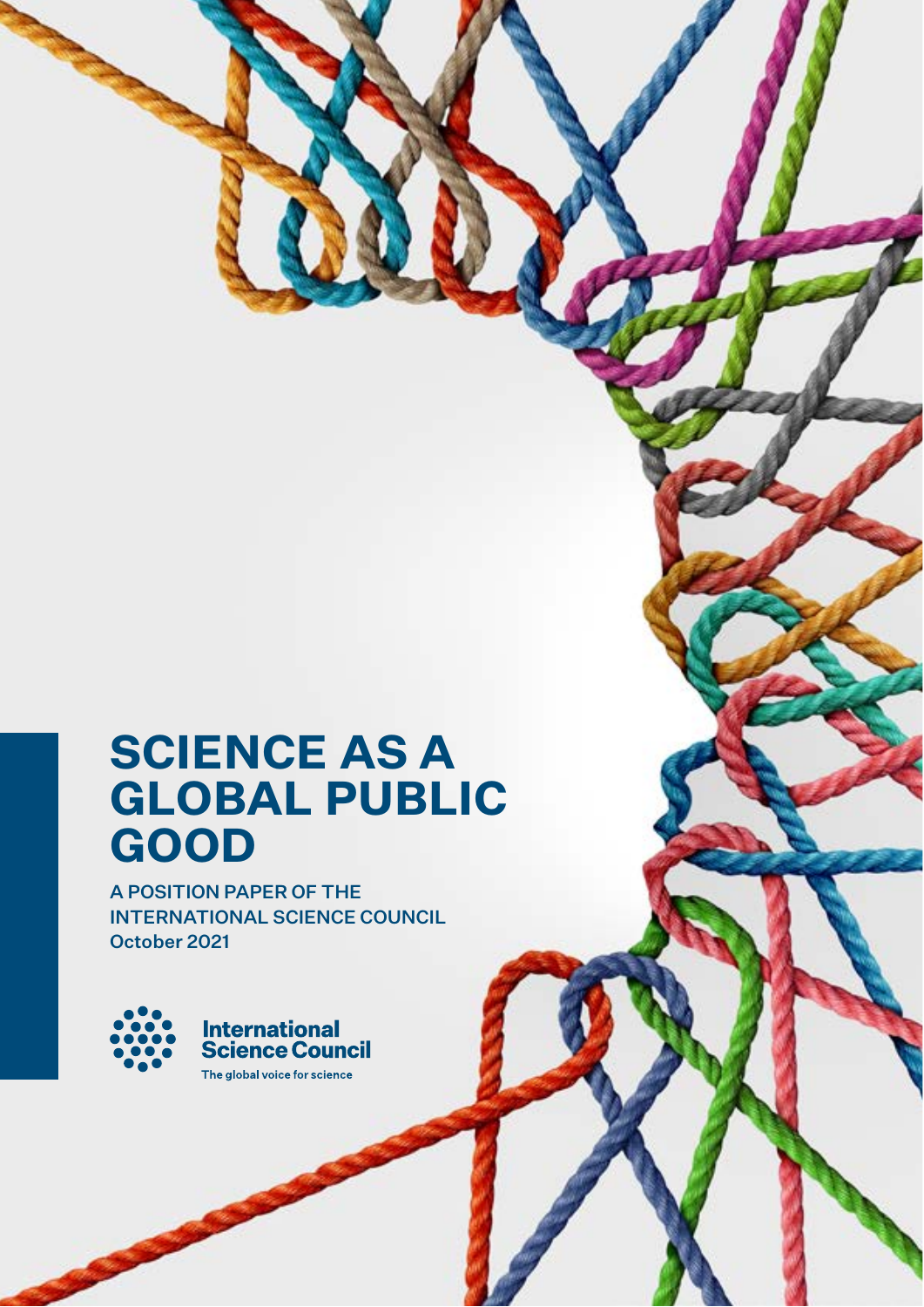October 2021

AUTHOR: Professor Geoffrey S. Boulton FRS, FRSE, on behalf of and endorsed by the Governing Board of the International Science Council

**ACKNOWLEDGEMENTS:** The Governing Board members for their reviews and particularly Professor Pearl Dykstra

**DOI:** 10.24948/2021.09.

REFERENCE: Boulton, G.S. 2021. Science as a Global Public Good. International Science Council Position Paper, 21pp, https://council.science/wp-content/ uploads/2020/06/Science-as-a-global-public-good\_v041021.pdf

Work with the ISC to advance science as a global public good.

## Connect with us at:

www.council.science secretariat@council.science International Science Council 5 rue Auguste Vacquerie 75116 Paris, France

**E** www.twitter.com/ISC

**T** www.facebook.com/InternationalScience

Www.instagram.com/council.science

www.linkedin.com/company/international-science-council/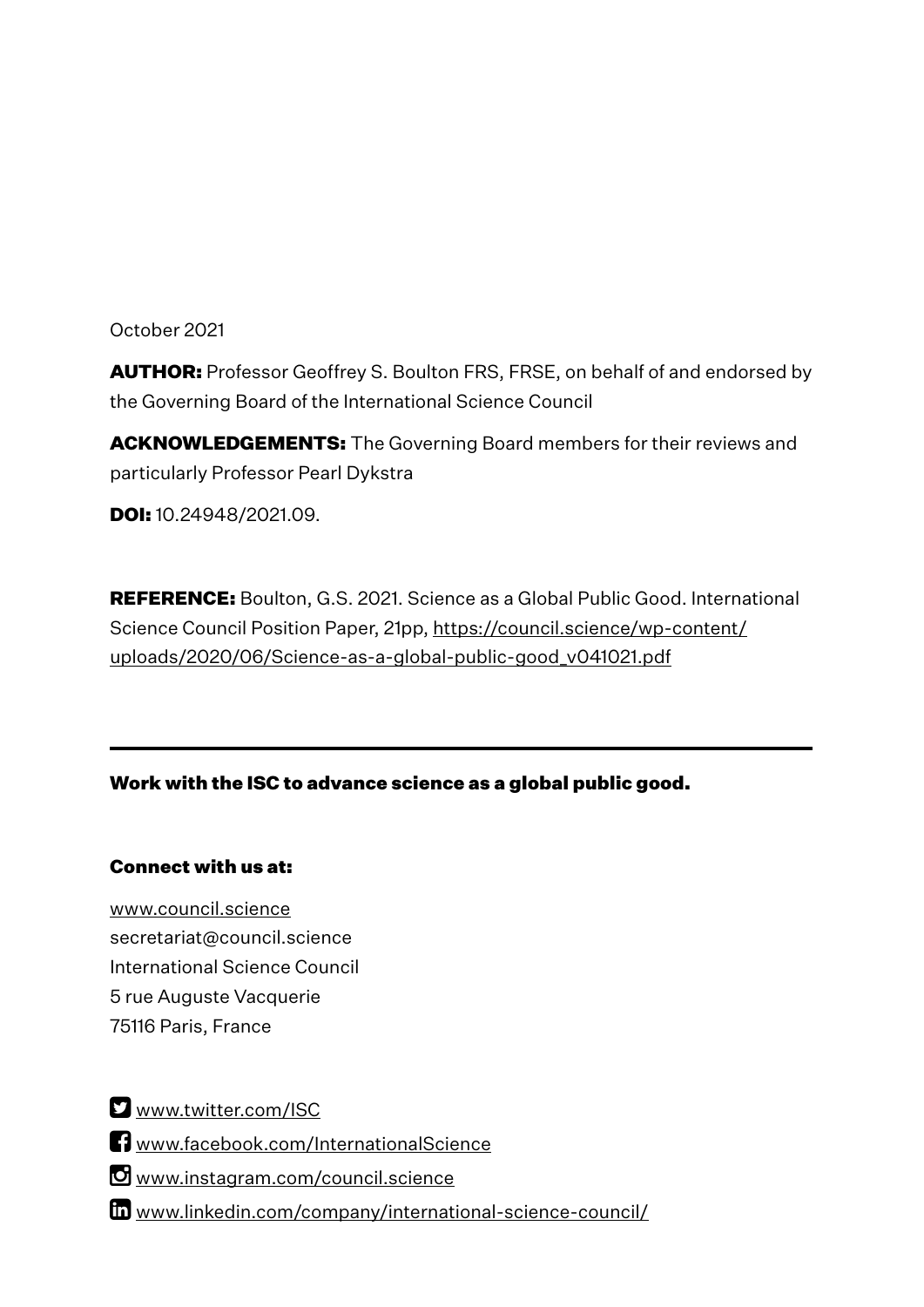

# **A. THE VALUE OF SCIENCE**

- 1. The International Science Council (ISC) is committed to a vision of science<sup>1</sup> as a global public good. It is a vision with profound implications for the ways that science is conducted, how it is used and the roles that it plays in society. These implications, the ways they influence the responsibilities of scientists, both individually and collectively, and how they apply in the different settings in which science is practiced, are elaborated in this paper.
- The concept of shared, public goods has been a concern of moral and political philosophers since ancient times and in many cultures. It contrasts pursuit of the good of the many with the pursuit of narrow self-interest. It assumes that citizens stand in a relationship with one another which encourages them to create and maintain facilities or arrangements on the grounds that they serve common interests and produce public value, from which many individually benefit.

<sup>1</sup> The word **science** is used to refer to the systematic organization of knowledge that can be rationally explained and reliably applied. It is inclusive of the natural (including physical, mathematical and life) science and social (including behavioural and economic) science domains, which represent the ISC's primary focus, as well as the humanities, medical, health, computer and engineering sciences. It is recognized that there is no single word or phrase in English (though there are in other languages) that adequately describes this knowledge community. It is hoped that this shorthand will be accepted in the sense intended.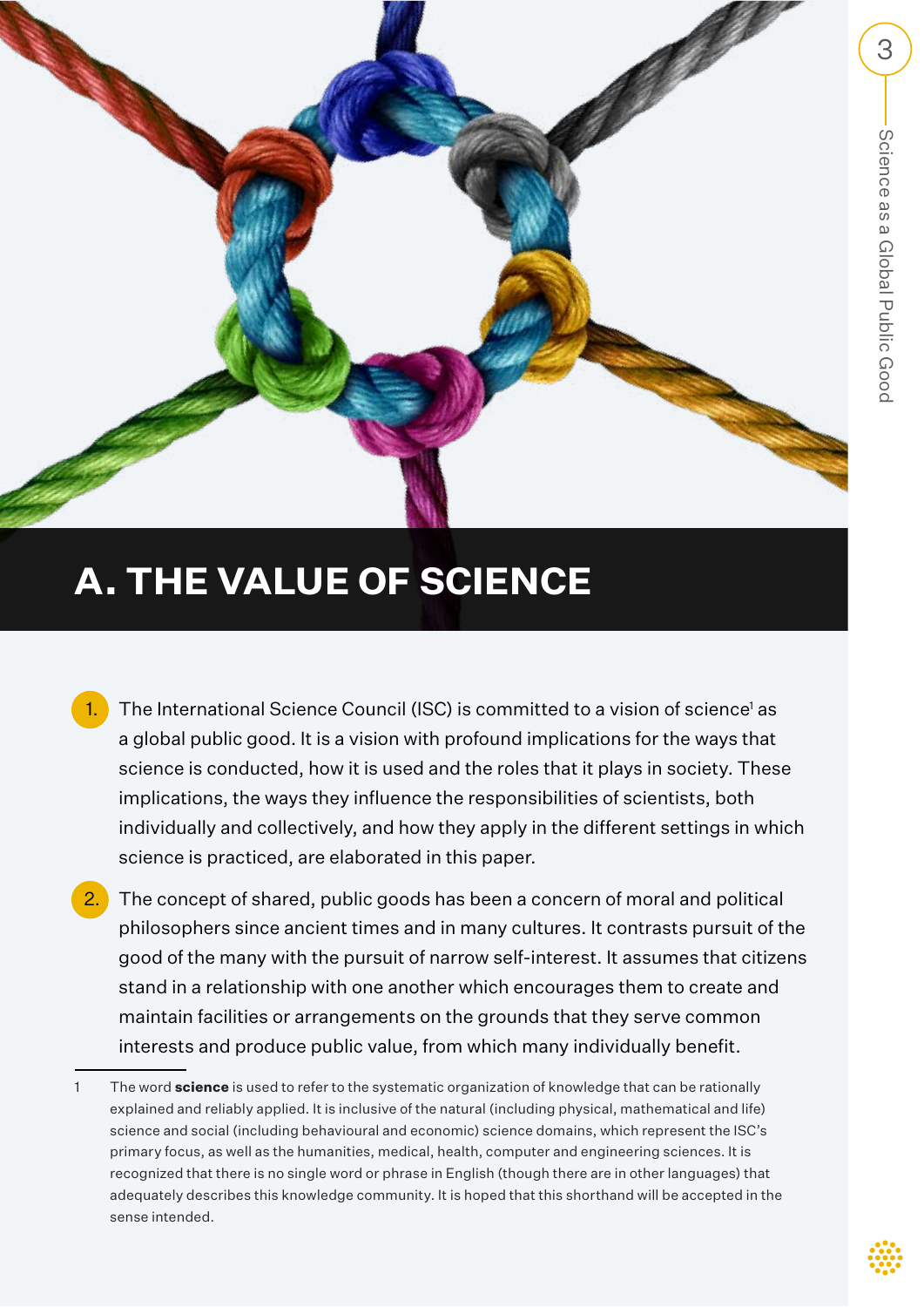- 3. Knowledge has been amongst the most powerful of public goods. It has been the inspiration, stimulus, and agent upon which most human material, social and personal progress has been built. Access to knowledge, and to the education systems that seek to increase the stock of knowledge of individuals, and thereby, in aggregate, of society, are recognised as human rights [1].
- 4. Science is a special form of knowledge; a formalised approach to knowledge that is rationally explicable, tested against reality, logic, and the scrutiny of peers. It has two fundamental attributes that form its bedrock, and which are ultimately the source of its value as a global public good:
	- − that knowledge claims and the evidence on which they may be based are made openly available to be tested against reality and logic through the scrutiny of peers;
	- − that the results of scientific inquiry are communicated promptly into the public sphere and circulated efficiently to maximise their availability to all who may wish or need to access them.

The International Science Council regards these as the essential norms of a specific scientific ethic<sup>2</sup>. At the same time, as good citizens, scientists should ensure that they work in ways that are consistent with the highest contemporary societal values, of integrity, equity, inclusivity, and openness; that as far as possible the results of their work are not used in harmful ways; and that they are responsive to the needs of the societies of which they are part.

Knowledge has been amongst the most powerful of public goods. It has been the inspiration, stimulus, and agent upon which most human material, social and personal progress has been built.

- 5. Science seeks both explanations that are universally true, as in the behaviour of fundamental units of matter, and ones that are bounded by time or space, as in the past movements of continents or the behaviour of social groups. It seeks to verify what is stable in that very unstable compound that often passes for knowledge.
- 6. Openness to sceptical scrutiny is the basis of so-called "scientific selfcorrection", eloquently expressed in words often attributed to Einstein,
- 2 They are also the hallmarks of various other forms of serious inquiry that are not regarded as science.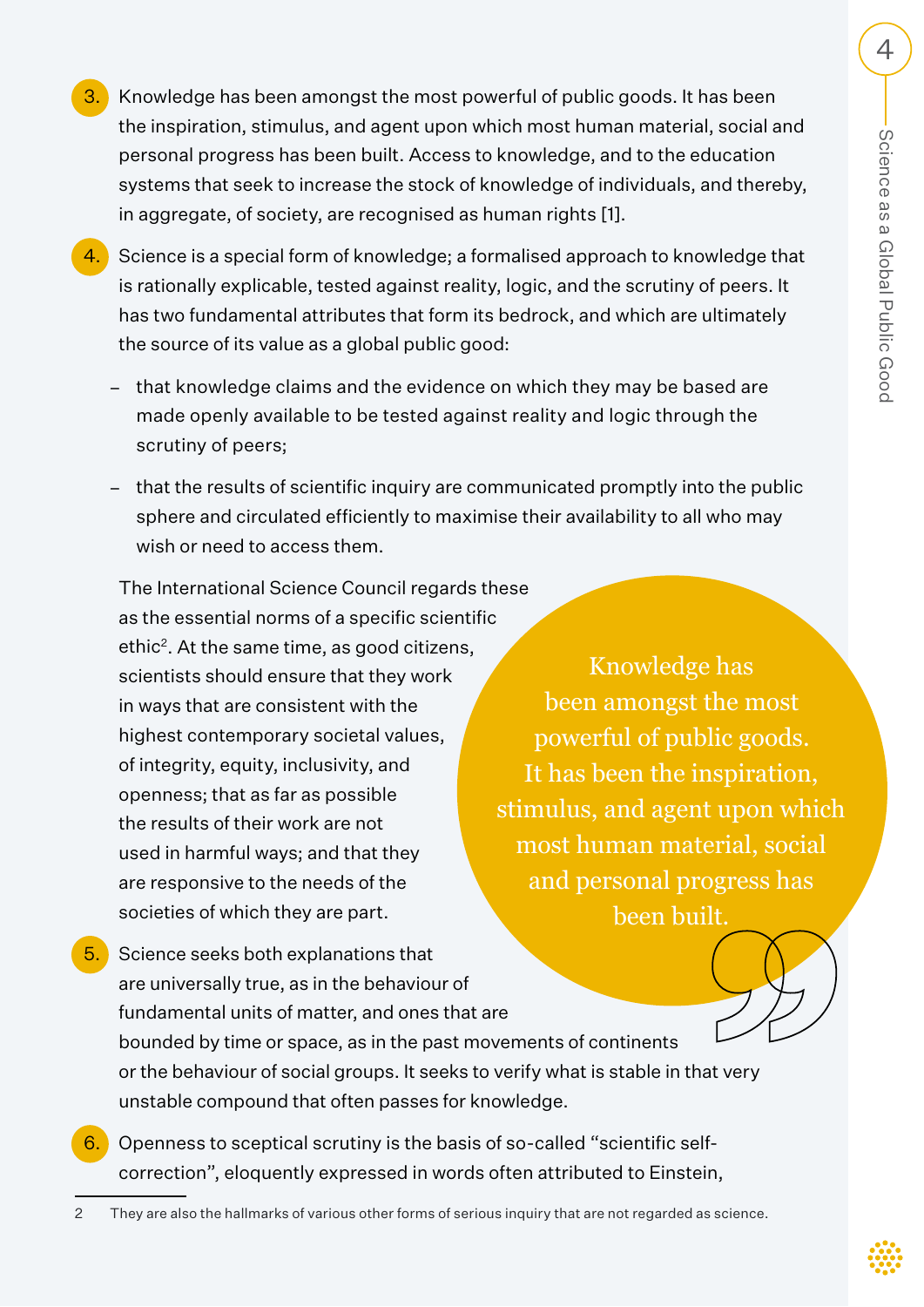"a thousand experiments cannot prove me right, but one experiment can prove me wrong". The word "scientific" is often, erroneously, used to imply "correct", "true" or "certain". Science grapples with uncertainty. It can invalidate but cannot validate; "the aim of science is not to open the door to infinite wisdom, but to set a limit to infinite error" [2]. Although scientists may search for truth, scientific knowledge remains provisional. Although the progress of research may diminish uncertainty, uncertainty will remain.

- 7. Its disciplined method (para. 4) has made science the most reliable, though provisional, form of systematic human knowledge. It is not a dispensable luxury but has become essential to the advancement of our societies, in responding to their needs, in informing education, strengthening policy, spurring innovation, addressing global sustainability, safeguarding health and wellbeing, and as a stimulus to curiosity, imagination and wonder. It helps all of us to make sense of and navigate the increasingly complex world we live in.
- 8. These roles illustrate the utility of scientific knowledge as a global public good, a concept usefully defined by economists [3] in a way that is helpful in describing what science should and can be. In economic terms science serves the public good most profoundly through its creation of "public goods". Such goods have no market value. They are the basis for most private goods. They include such things as free education, free roads, an honest police force and the rule of law, which we may use for private benefit in, for example: enhancing job prospects; running a road haulage business; safeguarding possessions; and protecting investments from corruption. In its specific role as a global public good, science is *a source of beneficial and applicable knowledge that is freely available and accessible world-wide, and where its use by anyone does not prevent or impede its use by others.* Public benefits are of course created from private sector research in many fields, but not generally as public goods. The aim of science is not to open the door to infinite wisdom, but to set a limit to infinite error.
- 9. In practice, the value of public goods can be obstructed, impeded, or withheld by political, philosophical, or religious beliefs and practices, by those who withhold or monopolise knowledge for private gain, and by scientists themselves when they choose to communicate their findings in ways that restrict their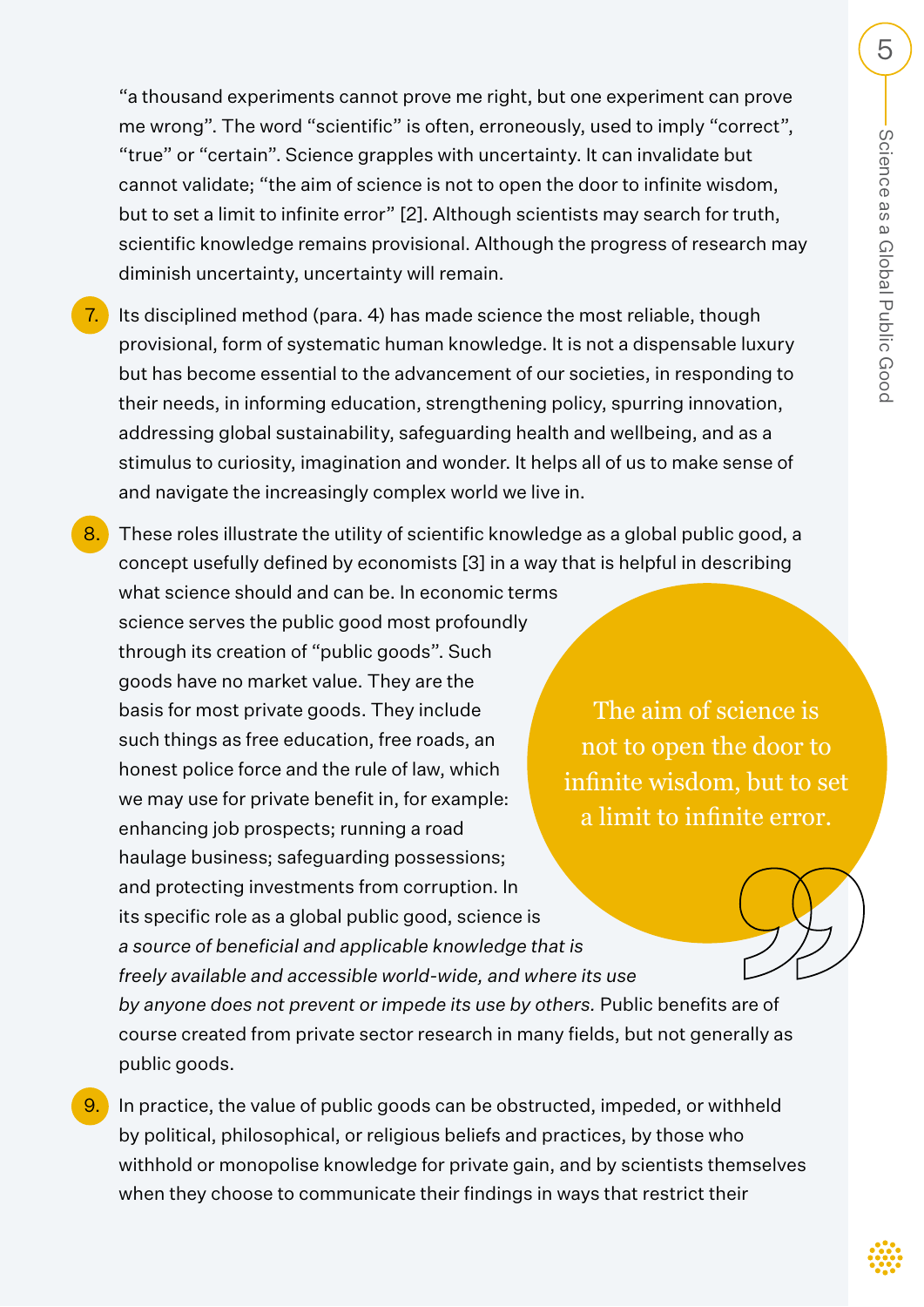dissemination. Such impedances are frequently claimed to be justified by the greater public interest, for example in stemming the flow of knowledge that could be put to malign use, in being essential to competitive commercial innovation, in preserving conventional wisdom, or in protecting the quality of scientific publication.

10. The following discussion seeks to elucidate ways in which the role of science as a global public good is best delivered, how it can be impeded, and the responsibilities of scientists in sustaining its role, both individually and collectively as members of a global community.

# **B. RESPONSIBILITY FOR MAINTAINING ESSENTIAL ETHICS**

 11. The ethical stances in paragraph 4 and the public good imperative in paragraph 8 impose three essential responsibilities on scientists: that they should expose the evidence for the truth claims that they make, disseminate their work in the public domain, and act to mitigate significant potential for hazardous use.

## **EXPOSING EVIDENCE**

 12. When a published truth claim is based, wholly or partly, on empirical evidence, that evidence must be concurrently available for scrutiny. Otherwise, the claim fails the test that it is "scientific". It is not always a requirement that is easy to satisfy. In the words of Richard Feynman [4], providing such evidence requires "scientific integrity, a principle of scientific thought that corresponds to a kind of utter honesty – a kind of leaning over backwards. For example, if you're doing an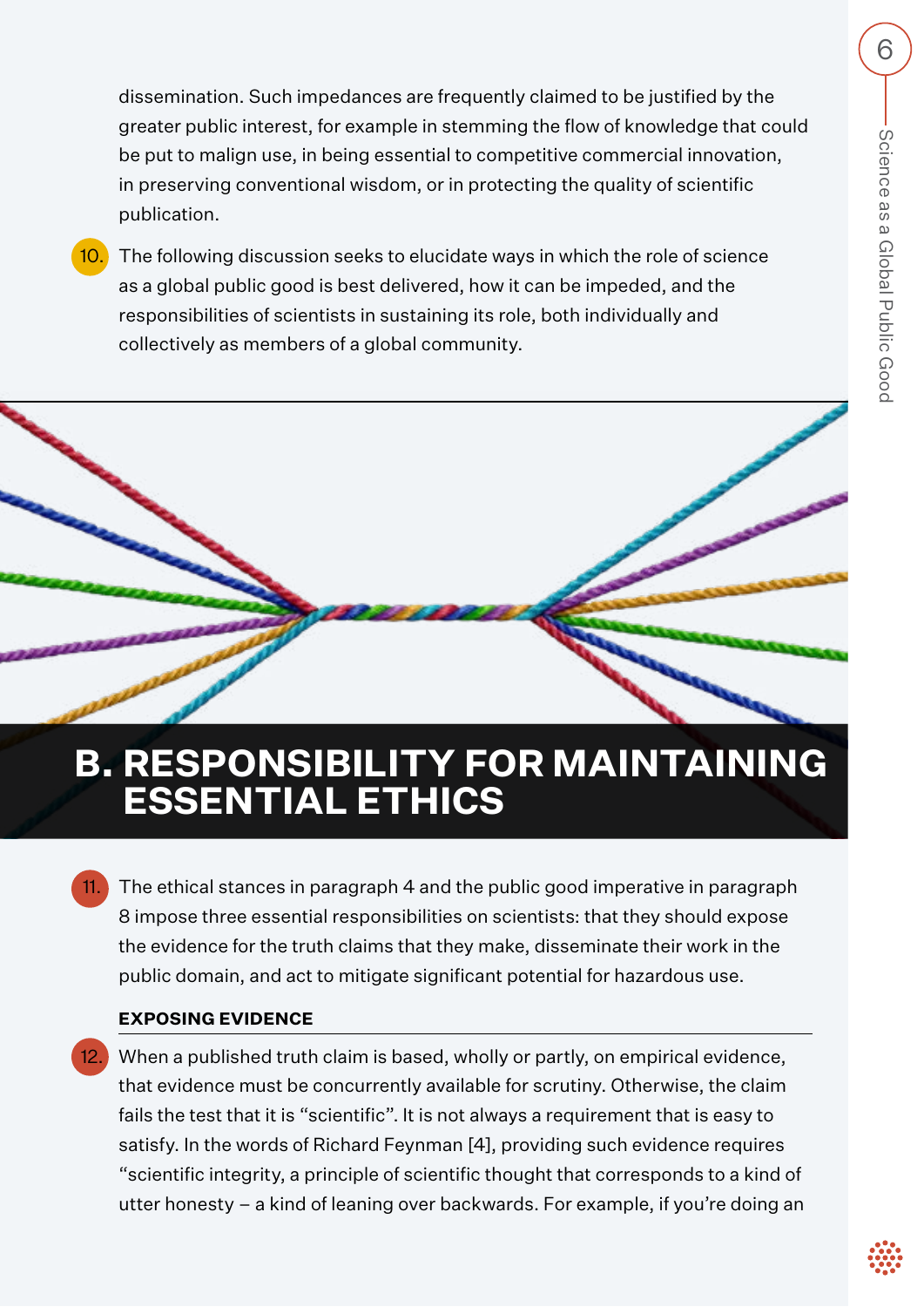When a published truth claim is based, wholly or partly, on empirical evidence, that evidence must be concurrently available for scrutiny. Otherwise, the claim fails the test that is "scientific".



experiment, you should report everything that you think might make it invalid – not only what you think is right about it".

13. This responsibility to expose evidential data, no matter how complex it is, has been codified in the "FAIR" principle, that data, whether big or small, and irrespective of the discipline, should be findable, accessible, interoperable, and re-useable [5]. The failure to observe this principle has contributed to the so-called crisis of replication by making it impossible to test the replicability or even the honesty of some published truth claims [6, 7]. There

is also a failure to recognise that the creativity of much research derives from the inspiration that a particular observation or measurement might reveal a novel insight into reality. Such data is a first-class output of scientific inquiry, and a potentially rich source of inspiration for further analyses or hypotheses. Charles Darwin made the case: "False facts are highly injurious to the progress of science, for they often endure long; but false views, if supported by some evidence, do little harm, for everyone takes a salutary pleasure in proving their falseness; and when this is done, one path towards error is closed and the road to truth is often at the same time opened" [8].

## **COMMUNICATING SCIENCE**

The communication of science occurs in two principal ways. Firstly, through formal publications that contribute to the "record of science", the published record of scientific knowledge and understanding from the earliest days of scientific inquiry to the present [9]. It is contained in books, monographs, scientific journals, pre-prints, and the "grey" literatures published in governmental and institutional reports, whether in print or digital formats, or as digital objects. It is continually refreshed, renewed, re-evaluated, or rejected across the disciplines of science by new experiments, new observations, and new theoretical insights. Secondly, science is communicated in less formal ways as essential contributions to public discourse, debate, problem solving, innovation, education, and governmental policy. Although both modes are of great value, the dominance of bibliometric indices as measures of scientific value incentivises the former, often to the detriment of the latter (para. 23).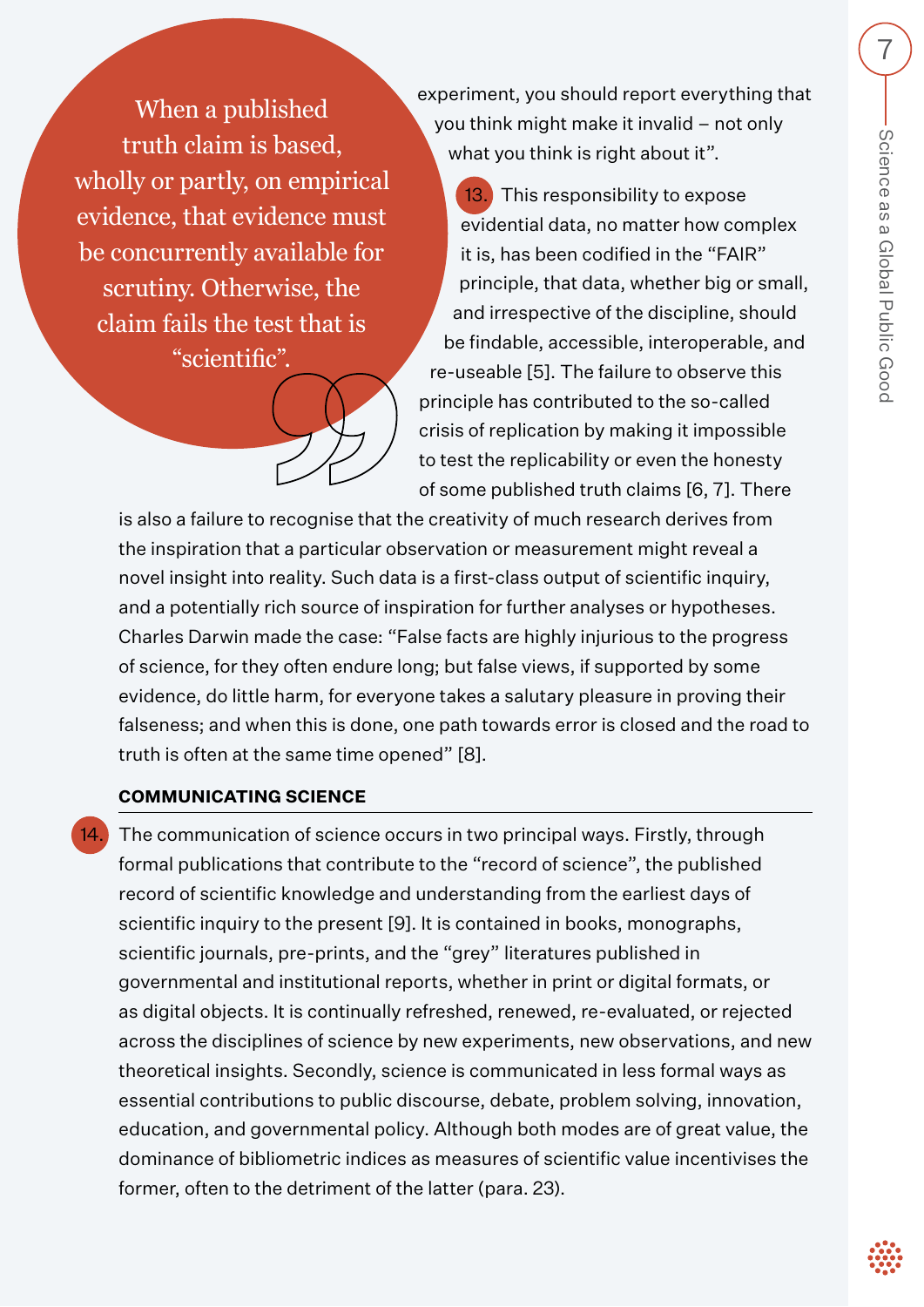#### **COMMUNICATION MODES: THE EXAMPLE OF COVID-19 PANDEMIC**

The importance of the two basic modes of communication of science has been powerfully exemplified during the Covid-19 pandemic. On the one hand, the rapid transmission of new and emerging knowledge, including by pre-prints, has been vital to the scientific community's spontaneous response to the pandemic, from first sequencing of the SARS-CoV-2 virus to the vaccine in less than a year. On the other hand, careful, considered and comprehensible scientific presentations in the public media, have played essential roles in stimulating public confidence and eliciting the orderly and responsible behaviour of citizens in many societies that have acted to inhibit spread of the virus. Both modes are fundamental to the application of science to a wide variety of problems.

There are two major impediments to the formal communication of science as a global public good. The first derives from the business models of many commercial publishers, which are summarised in recent ISC reports [9, 10]. The prices charged for many conventional journals, either through subscriptions or "article processing charges", or as embedded in "transformative deals", far exceed the necessary costs of production. These prices create barriers to access, either for readers, or authors, or both, particularly for those in poorly funded institutions or low- and middle-income countries and undermine the full potential of the digital revolution to enhance the penetration and rate of circulation of scientific knowledge, which is not therefore "freely available world-wide". The second is the requirement by many journals that authors surrender copyright to their work as a condition of publication, which impedes access to the record of science by modern knowledge-discovery techniques. When such research has been publicly funded, copyright surrender represents a free privatisation of a publicly funded asset that should be regarded as a reprehensible transaction.

16. Not only has the digital revolution placed new opportunities in the hands of scientists, but it has also democratised communication in ways that permit individuals and groups to by-pass traditional media gatekeepers of authorised wisdom and to broadcast their views, with minimal restraint, on the web and through social media. Whilst carries major benefits, it also has a dark side, enabling widespread dissemination of misleading, biased and faked information, exemplified by spurious information during the pandemic that has had damaging consequences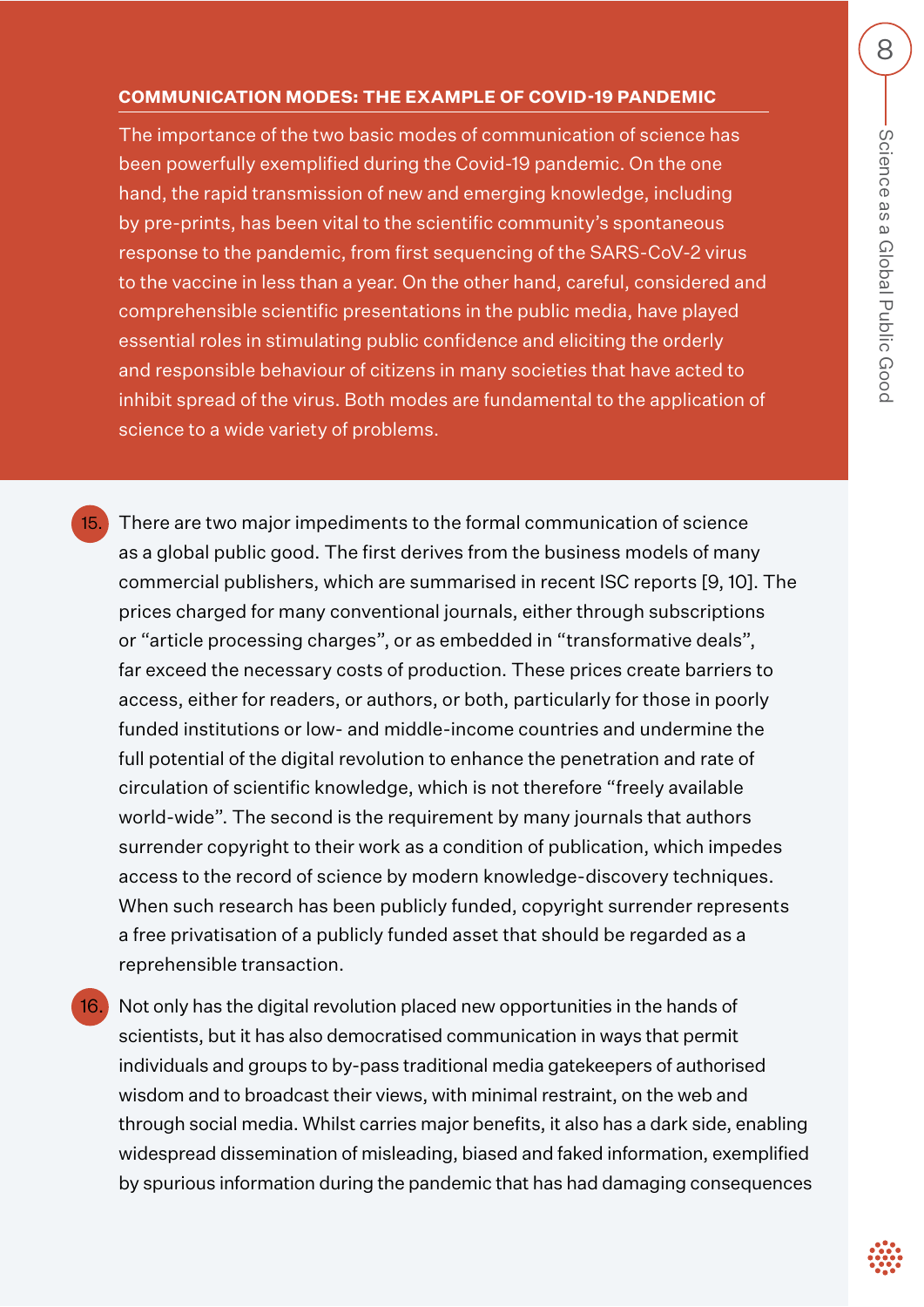for population health. Ubiquitous digital communication has produced a more complex, crowded communication environment, with more voices vying for attention, some of which overtly attack well founded scientific understanding. It is an environment where the phrase "alternative facts"<sup>3</sup> undermines the very concept of a fact, and where the brevity imposed by Twitter encourages competing assertions rather than competing arguments. It is an environment in which science needs to articulate its voice with more care and precision and with more attention to education in this new, dynamic world of information if it is to maintain and strengthen its contribution to the global public good.

The communication of science is not only an individual responsibility, but sometimes a collective one. There are some urgent issues of profound global societal significance, such as climate change, biodiversity, or inequality, where the voice of science needs to be clearly heard in the public domain, but where individual interventions in the restrained and precise tones preferred by scientists are less influential than other, more psychologically persuasive voices, or are drowned by the tumult of global debate. In such circumstances, there is a collective responsibility for the international scientific community to articulate a global voice of "responsible advocacy" through its representative bodies and the leverage that they command through their networks of influence.

18. But this framing can lead to a paradox [11] that, by advocating a specific policy, scientists risk losing that part of their credibility that comes from their perceived independence, and may, in the heat of public policy debate, even lead to a corruption of evidence and minimisation of uncertainty. The pragmatic view however is that if scientists fail to enter important public policy debates, either individually or collectively, the vacuum may be filled by misinformation and lobbying from those with sectional interests. This is a not a soluble problem in the scientific sense, but one where seasoned judgement, sensitive to this dilemma, should inform action, and where the international representative institutions of science have a major responsibility4.

If scientists fail to enter important public policy debates, either individually, or collectively, the vacuum may be filled by misinformation and lobbying from those with sectional interests.

<sup>3 &</sup>quot;Alternative facts" was a phrase used by a Counsellor to the US President during a public interview on January 22, 2017, in which she defended the White House Press Secretary's false statement about the attendance numbers of Donald Trump's inauguration as President of the United States.

<sup>4 4</sup> Bodies at the highest level of representation that should promote and support effective processes include the International Science Council, the World Academy of Sciences, the World Federation of Engineering Organisations, the Inter-Academy Partnership and the Global Young Academy.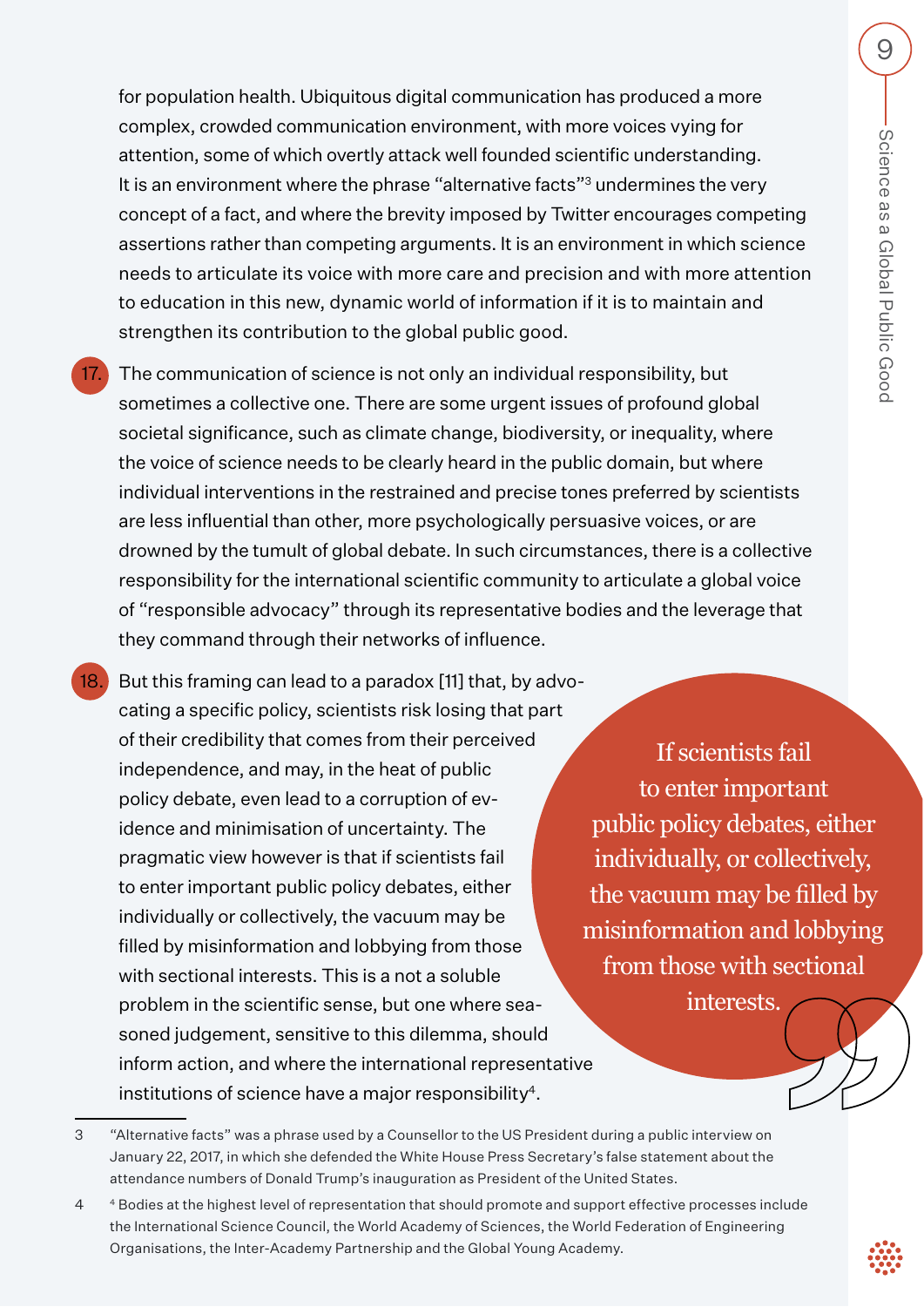#### **THE DILEMMA OF DUAL USE5**

 19. Most scientific discoveries are ethically neutral. It is the nature of their use that can pose ethical problems. There are some discoveries that yield valuable understanding but have the potential to create significant hazards. It is the nature of scientific discovery that its eventual uses cannot all be foreseen. Einstein, for all his theoretical brilliance, did not foresee the potential power that might be released by the atom and that would give rise to nuclear weapons. Almost any research can have potential risks as well as benefits and cannot necessarily be regulated before all possible uses become apparent. It is unreasonable however to extend this concern to all knowledge where there is a mere possibility that this could be done, little new knowledge would be able to escape that net, but it is important to focus on those areas where there are actual capacities and a willingness to make use of them in hazardous, damaging or malign ways. Where scientists foresee such uses, they have a responsibility to inform people of it. Recent examples where the scientific community has explored such potentials and advocated ethical and regulatory stances to mitigate possible harms include the uses of AI technologies, germ-line editing, gain-of-function research, and the use of surveillance technologies. Reviewing the potential for harms and advocating ways of avoiding them are important priorities for responsible advocacy by the representative bodies of science (paras, 17, 18).

 20. These dilemmas apply both to the publication of scientific findings and the release of data. For example, manuscripts about the H5N1 avian flu virus, submitted for publication in 2003, demonstrated how it might be transmitted to humans, knowledge that had the potential to be used for malign purposes. The dilemma was resolved by an agreement between the authors and the editors of the journals involved that the general conclusions should be published, with significant potential benefit to the global influenza surveillance communities, but that details that could enable replication of the experiments by those who might seek to do harm should not be [12]. It is important to be aware of the potential for dual use, with the proviso that solutions that optimise between rigour and communication on the one hand with hazard on the other are likely to be case specific. If a scientific discoverer foresees potential for hazardous dual use, it is their responsibility to seek advice from relevant experts as the first stage of an evaluative process.

<sup>5 5</sup> The term *dual use* has primarily been used in the life sciences, particularly in relation to bio-terrorism, but is used here in a more general sense to refer to research, technologies and their artefacts.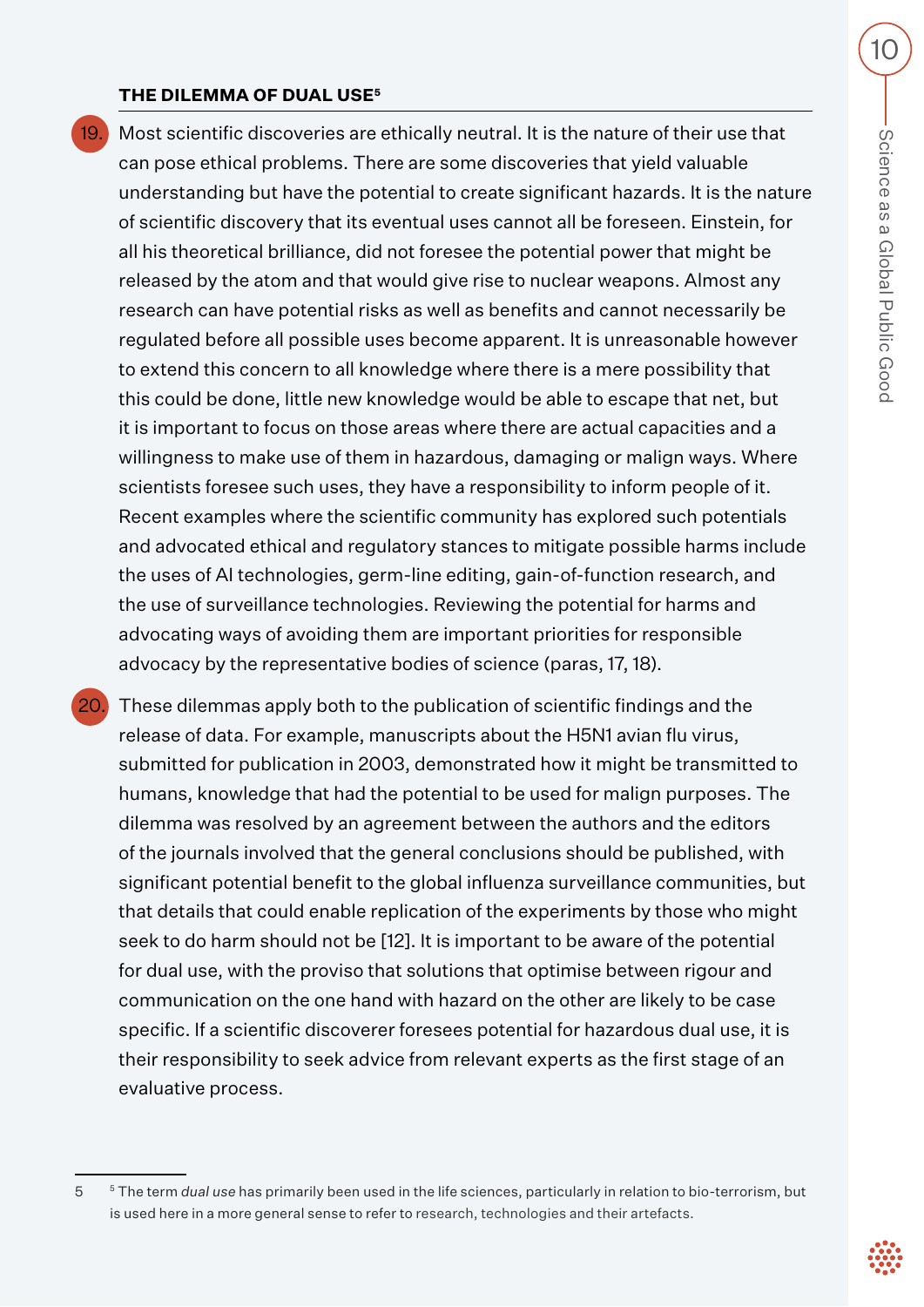# **C. THE SETTINGS IN WHICH SCIENCE IS PRACTISED**

 21. The different settings within which science is practised, in universities, institutes, government laboratories, the private sector, and by independent scientists (including citizen scientists) strongly condition the means and the extent to which science serves the public good and how the responsibilities of scientists are exercised. Some settings are unconstrained, where scientists have the freedom to choose the subject of their research and to decide whether and how to communicate it. Others are constrained in these choices.

# **UNCONSTRAINED SETTINGS AND THE ROLES OF UNIVERSITIES**

Universities generally uphold a convention of academic freedom, giving academic researchers unconstrained freedom to choose what to study, how to study, how best to communicate their findings, and freedom to express them, including those that are inconvenient to authority. To a great degree, those freedoms have enabled universities to be sources of our most profound understanding of nature and society, as enduring entrepreneurial centres of the modern world and storehouses of anticipatory knowledge for an unknowable future. Fifty years ago, university scientists who studied climate change were regarded as irrelevant, though harmless. But serendipitous investment in their work revealed processes that are now recognised as threatening the future of human society, whilst their successors are playing crucial roles in assessing how it needs to adapt. There is a tendency to see "useful research" only as research directed towards contemporary problems and mobilised by "mission-driven" funding. Whilst mission-driven research is vital for immediate and foreseeable priorities, enlarging the breadth of human understanding through maintenance of curiosity-driven research is a fundamental contribution to humanity's store of knowledge and understanding. It is a vital role for the universities.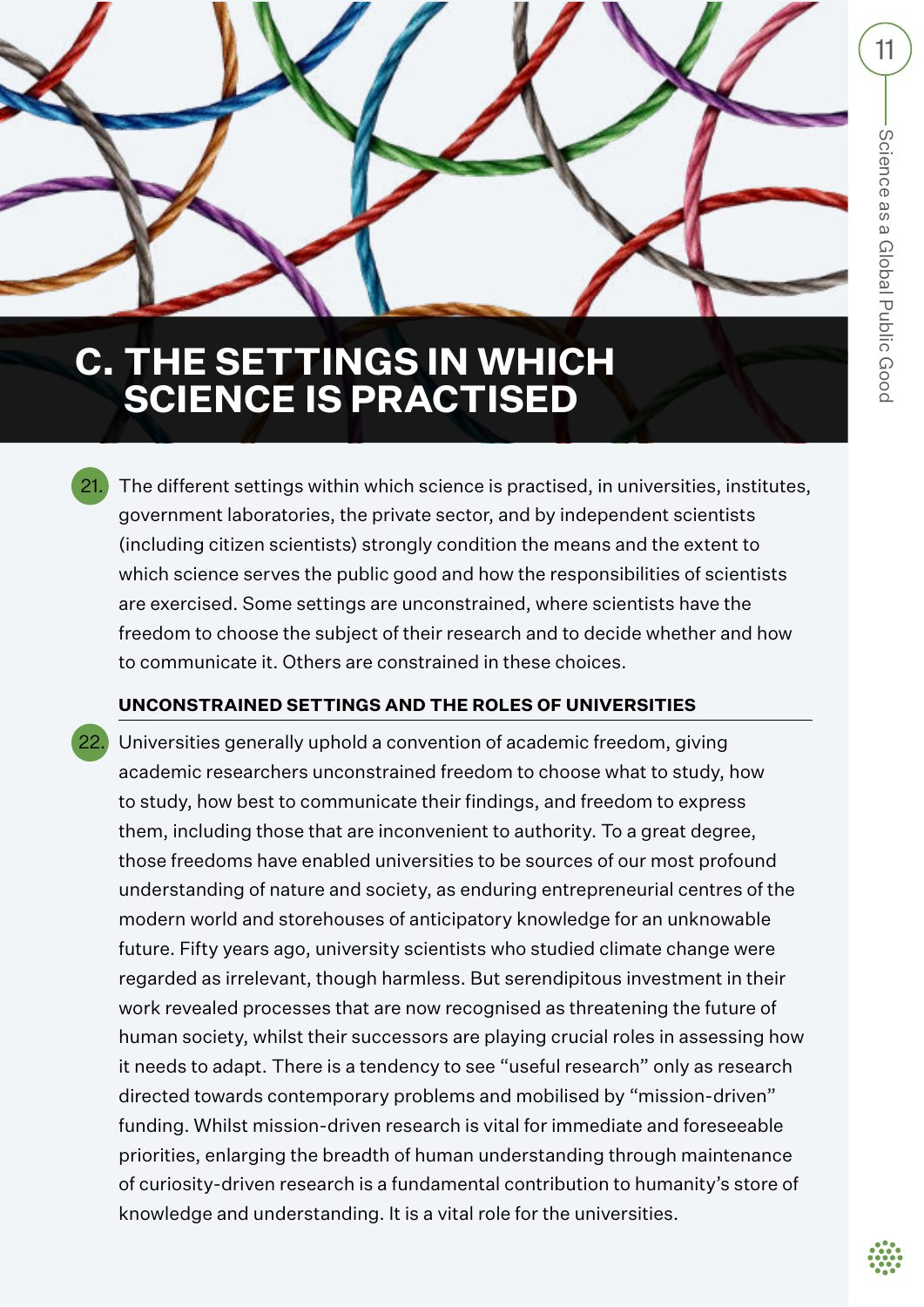- 23. Arguably the most important role of universities is in the communication and dissemination of scientific knowledge through the education, generation by generation, of successive cohorts of students in an environment where the boundaries of contemporary understanding are explored and probed through active research. The annual flux of graduates into a great diversity of roles is the dominant vector through which scientific knowledge stimulates social and economic innovation [13].
- 24. However, competition generated by the rankings that purport to measure the relative excellence of universities, and the bibliometrics that purport to measure individual and institutional scientific contribution are all deemed essential to the "brand" that attracts students and funding. They powerfully incentivise communication of science through formal publication, with draconian, unrelenting pressures for one form of scientific output, that of publication, to the detriment of other university roles. They have generated a massive demand for publishing outlets, irrespective of any quality checks. They have elicited a large market response in the form of so-called predatory journals that have created a tidal wave of results of dubious value [14]. These, and many other perverse outcomes [9] are a consequence of the use of inflexible and inappropriate proxy metrics, examples of the axiom that "you get what you measure", or of Goodhart's law, that "when a measure becomes a target, it ceases to be a good measure" [15].
- 25. In some countries and at some times, the convention of academic freedom has been and is constrained by state interests. It is the contention of the International Science Council that untrammelled academic freedom within the law has proven to be of great practical benefit to the societies of which universities are part.

#### **CONSTRAINED SETTINGS**

- 26. Some settings constrain the freedom of scientists because of the purpose that they are designed to serve. Publicly funded research institutes and those funded on a not-for-profit basis tend to serve a specified scientific purpose, so that researchers are generally not free to pursue research outwith that purpose. It is also normally but not exclusively the case that scientific results are institutionally vetted prior to publication in a pre-determined form or journal. As a consequence, and in contrast to university practice, such publications tend to be considered as much the product of the institute as they are of the author.
- There are some publicly funded settings where the imperative to publish remains, but where confidentiality or even strong security is required. Research that involves human subjects, whether undertaken in universities, institutes, or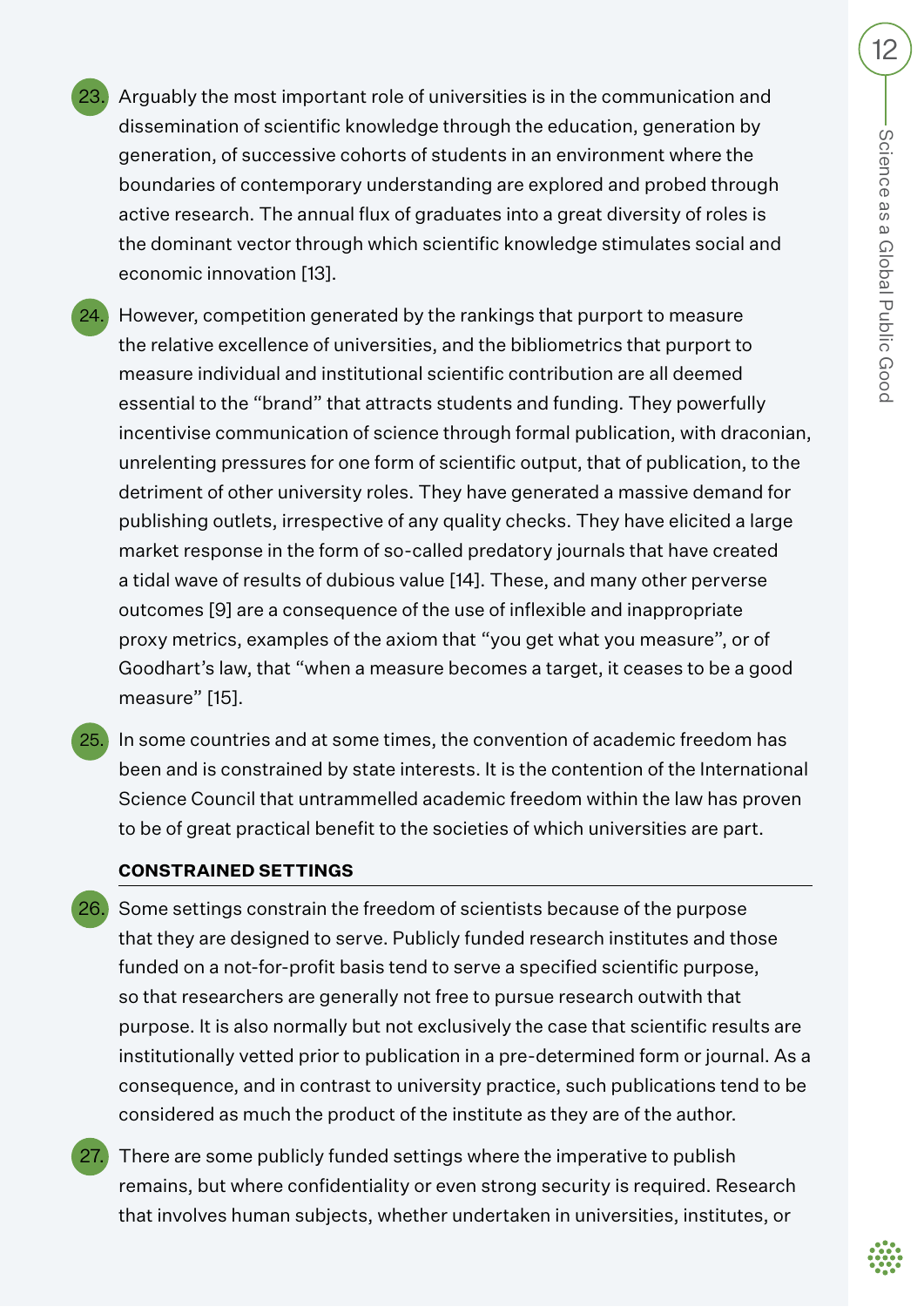hospitals, quite properly requires that their subjects' identities are not revealed, even though there may be a strong public interest in the results of the study being openly available. In such cases, subject identities must be anonymised, and a pathway for scientists to scrutinise the underlying data must be available if the principle of rigour (para. 4) is to be upheld.

- 28. Governments also maintain research settings, often for military or state security purpose, where publication of any sort is excluded. The disadvantage to government of this setting is that results are not subject to the scrutiny of external sceptical minds, although given the hazards that are often implicit in the research, intensive, sceptical scrutiny and regulation are essential.
- 29. How does the issue of science as a global public good relate to private sector companies and corporations? The private research sector has grown enormously in recent decades as the utility of research as a driver of private sector innovation has become increasingly apparent. This trend was epitomised in the work of Peter Drucker [16], who argued that "The basic economic resource, the means of production, … is no longer capital, nor land, nor labour. It is and will be – knowledge." It is a perspective that has been embraced by governments worldwide, with the consequence that the priorities of science and for science have moved from the periphery to near the centre of governmental concerns and are increasingly taken up by the business sector, with the consequence that over 70% of global investment in science now comes from commercial sources [17].
- 30. This perspective has also created increasing pressures on universities to commercialise their research through licensing and intellectual property protection, so that many increasingly straddle the public/ private interface, with a significant part of their activity becoming constrained by commercial imperatives. Although the capacity to work across the public/private interface is particularly important in facing many major challenges, as exemplified during the COVID-19 pandemic (para. 46), the trend should not be so great as to limit the capacities of academics and universities to speak freely and to contribute a distinctively broad spectrum of research to the scientific enterprise (paras. 22 and 40).

The basic economic resource, the means of production, ... is no longer capital, nor land nor labour. It is and will be knowledge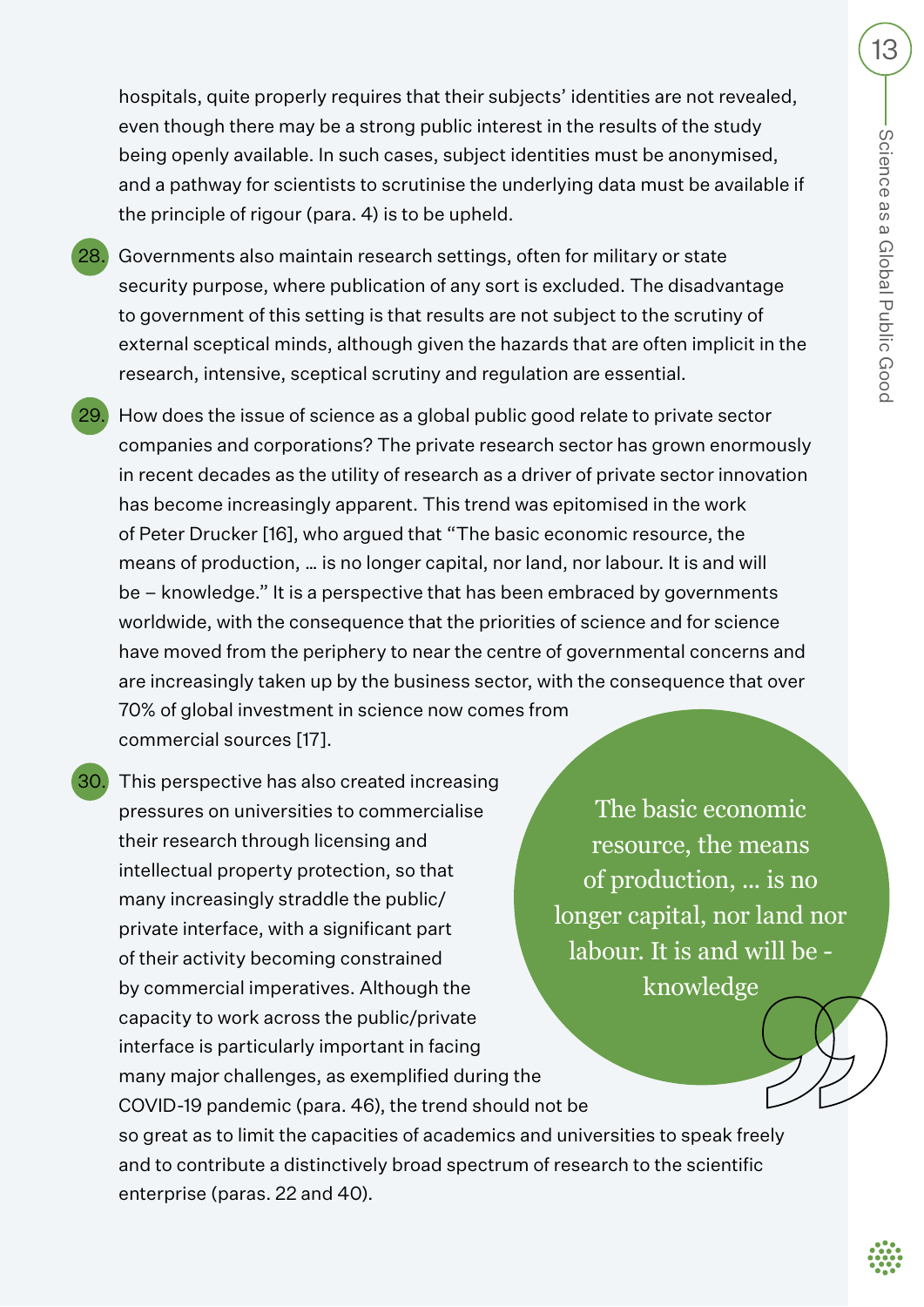- 31. Much of the new scientific knowledge created by the business sector is withheld from public scrutiny, at least in the short term, as a private good. Exclusive access to such new knowledge in the form of a patent enables a company to achieve a lucrative short-term market monopoly until it is caught up or overtaken by its competitors. This competitive stimulus lies at the heart of capitalist dynamism, powerfully facilitated by the ability of an innovative idea to attract investment because of the returns generated by a short-term competitive advantage. The patents system permits the underlying concept to filter through to the public domain as a public good, whilst the patent holder retains the knowledge of how best to transform it into marketable products, or to license that knowledge to others. There is little doubt that such a competitive process enhances the rate of innovation, particularly in fields such as pharmaceuticals, energy systems or IT infrastructures, which depend upon major private as well as public investments. Publicly funded knowledge can stimulate private gain that in turn generates public goods of employment and economic wellbeing. At the present time however, processes are at work that can entrench monopolies, weaken competition, and create excessive pricing, that work against the public good (para. 33).
- 32. The potential commercial rewards for monopolistic capture of a significant segment of so-called "basic" science and technology are a temptation for private companies. A recent example of such potential capture occurred in the field of genetics [18]. Prior to a case brought before the US Supreme Court in 2013, more than 4,300 human genes had been patented, which could have led to private acquisition of a whole sphere of knowledge. However, the Court decided that because nothing new is created when discovering a gene, there is no intellectual property to protect, so patents cannot be granted. The ruling made all human genes accessible for all publicly and privately funded research and genetic testing in the USA.
- 33. A major impact of digitalisation has been the use of pricing algorithms in digital markets that have helped fuel the growth of so-called technology giants that exercise product monopoly. They are able to offer small or large quantities of a vast range of material, service or information products, giving dominant players exorbitant market power across all sectors<sup>6</sup>. This trend is now also seen amongst commercial publishers of science [9], some of which are transforming themselves from publishing service providers to technology companies, operating service

<sup>6</sup> Balance sheet data of American publicly traded firms shows that average markups over marginal costs rose from 18% in 1980 to 67% in 2014. De Loecker, J., & Eeckhout, J. (2017). The rise of market power and the macroeconomic implications, No. w23687). National Bureau of Economic Research. https://www.nber.org/papers/w23687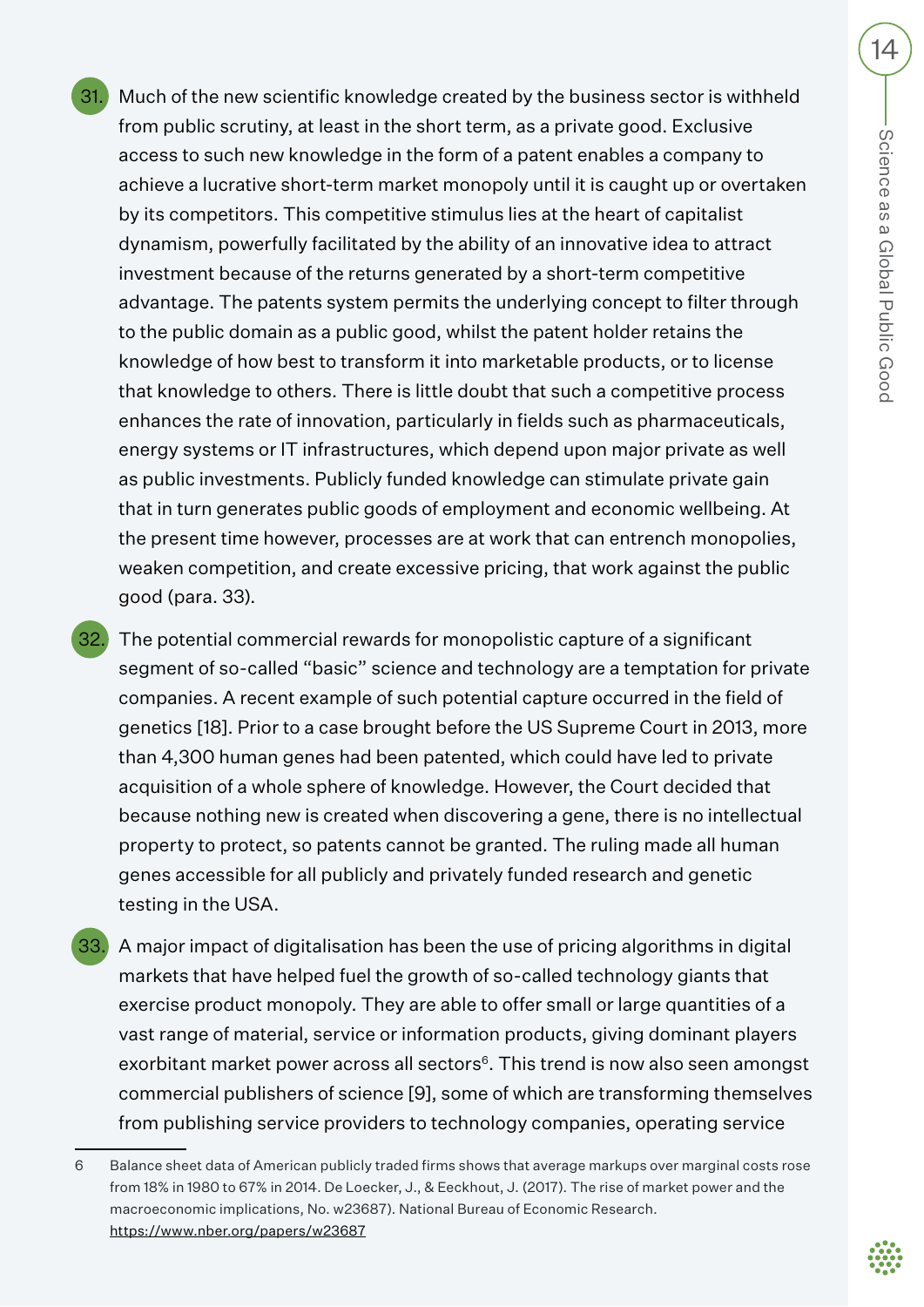platforms on which they not only maintain their traditional role of publishing the data **of** science but also collect data **about** science from those services, positioning themselves as owners of strategic intelligence vital to scientists, their organisations, their funders, and national governments. They therefore create a strategic position for themselves in controlling access to knowledge, but one in which their accountabilities are to their investors rather than to science. These trends raise concerns about the governance of the scientific enterprise and the extent to which its role in serving the global public good is threatened.

 34. A series of questions arise from this analysis of constrained science. To what extent does the specific scientific ethic referred to in paragraph 4 apply to individual scientists working in these settings? How should this ethic influence their relationships, as scientists, to the companies and corporations that employ them? For example, should a company scientist have any responsibility for hyperbole that the company might employ in claiming scientifically demonstrated efficacy for products that they market? How does the evolving dynamic of private sector science relate to science as a global public good as articulated in this paper? Should, for example, the safety cases for commercial activity that may generate public hazards be publicly available (cf para. 19)?

# **D. RESPONDING TO SOCIETAL NEEDS**

35. Science may serve the global public good directly by responding to an expressed need (a challenge), by creating new knowledge that enables activities that have not hitherto been possible (an opportunity), or in new knowledge that lies latent as a knowledge resource that may enable unpredictable future uses.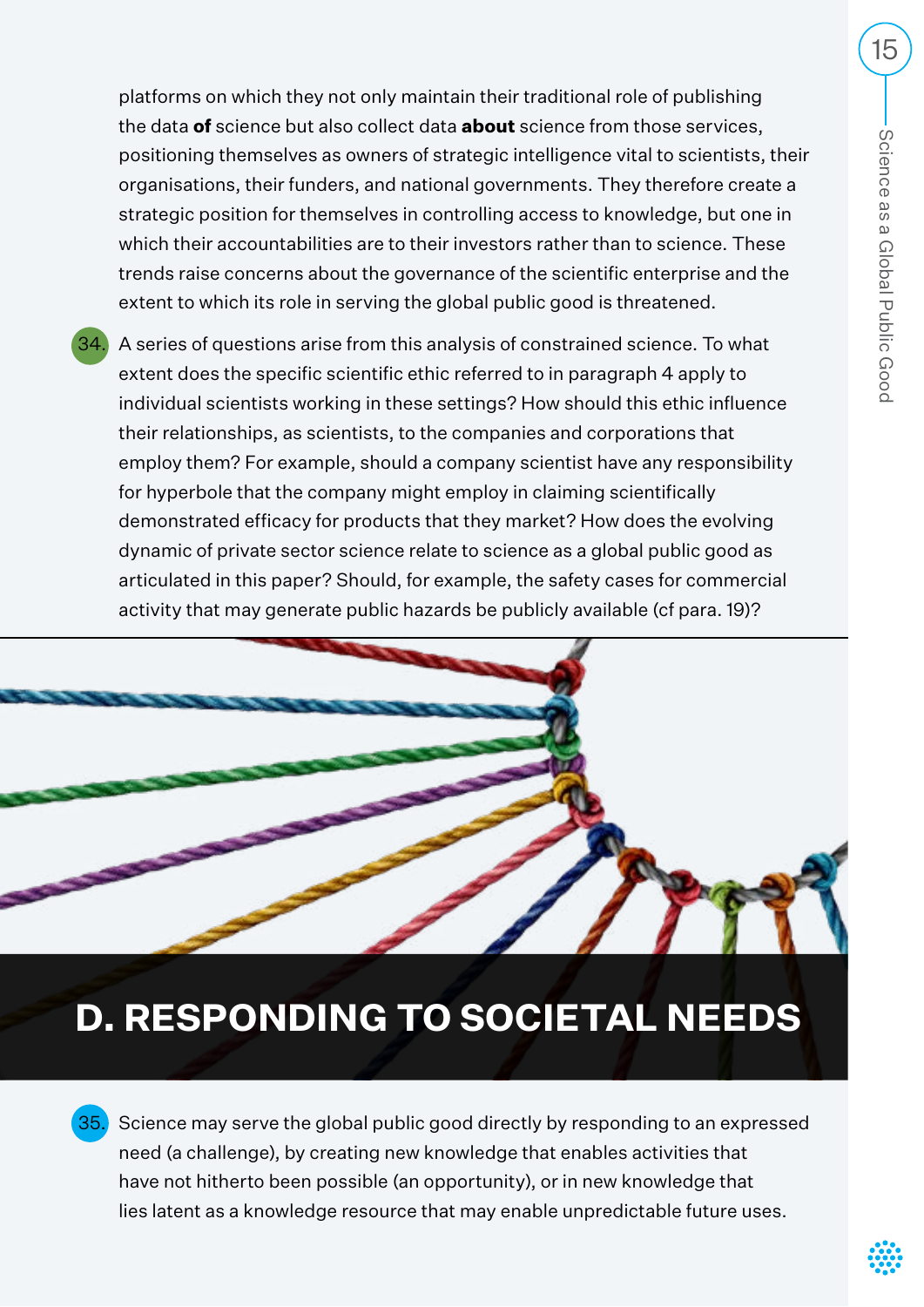It is important however not to see the utility of knowledge only though the limited lens of supply and demand. Scientific knowledge can enrich human perspectives in ways that cannot be captured on a balance sheet. Knowledge of distant galaxies or of deep time do not contribute to national economies but are profoundly enticing to the human imagination. Such knowledge, for its own sake, is a global public good. The ways that these functions together place important responsibilities on the scientific community and its stakeholders, and on national science systems are discussed in the following.

## **CONFRONTING CHALLENGES AND EXPLOITING OPPORTUNITIES**

 36. There are growing perceptions of a world faced by convergent crises that threaten the wellbeing of humanity, of the potential of science to contribute to solutions, and therefore of the responsibilities of scientists to seek them. The most challenging perception is the concern for the way that humanity is carelessly destroying the conditions for its collective wellbeing, and casually engineering crises of a magnitude that may be similar to the global disasters of the geological record.

**37.** At the same time there have been major scientific developments that have profound implications for human society, and where there is an urgent need for science to engage with the fundamental ethical, legal, economic, social, and environmental issues that are at stake. Modern data resources deployed by AI technologies offer deeper understanding of complex patterns in nature and society. The biosciences are revolutionising our capacity to treat disease, and with great potential for improved food systems. These technologies could support a trajectory towards sustainability in sectors that contribute directly to human capital through their greater effectiveness and efficiency. But they could also exacerbate existing environmental damage, deepen inequalities, exclusion, and discrimination, undermine privacy, eliminate agency and empowerment on a vast scale, enable cyber-warfare and new forms of criminality, and obfuscate reality in ways that undermine social cohesion and accelerate global crisis.

The international scientific community must continue to promote broader public understanding of the issues at stake, work to improve the interface between scientists and policymakers at all levels of governance, and adapt and improve the utility of science systems in supporting beneficial change.

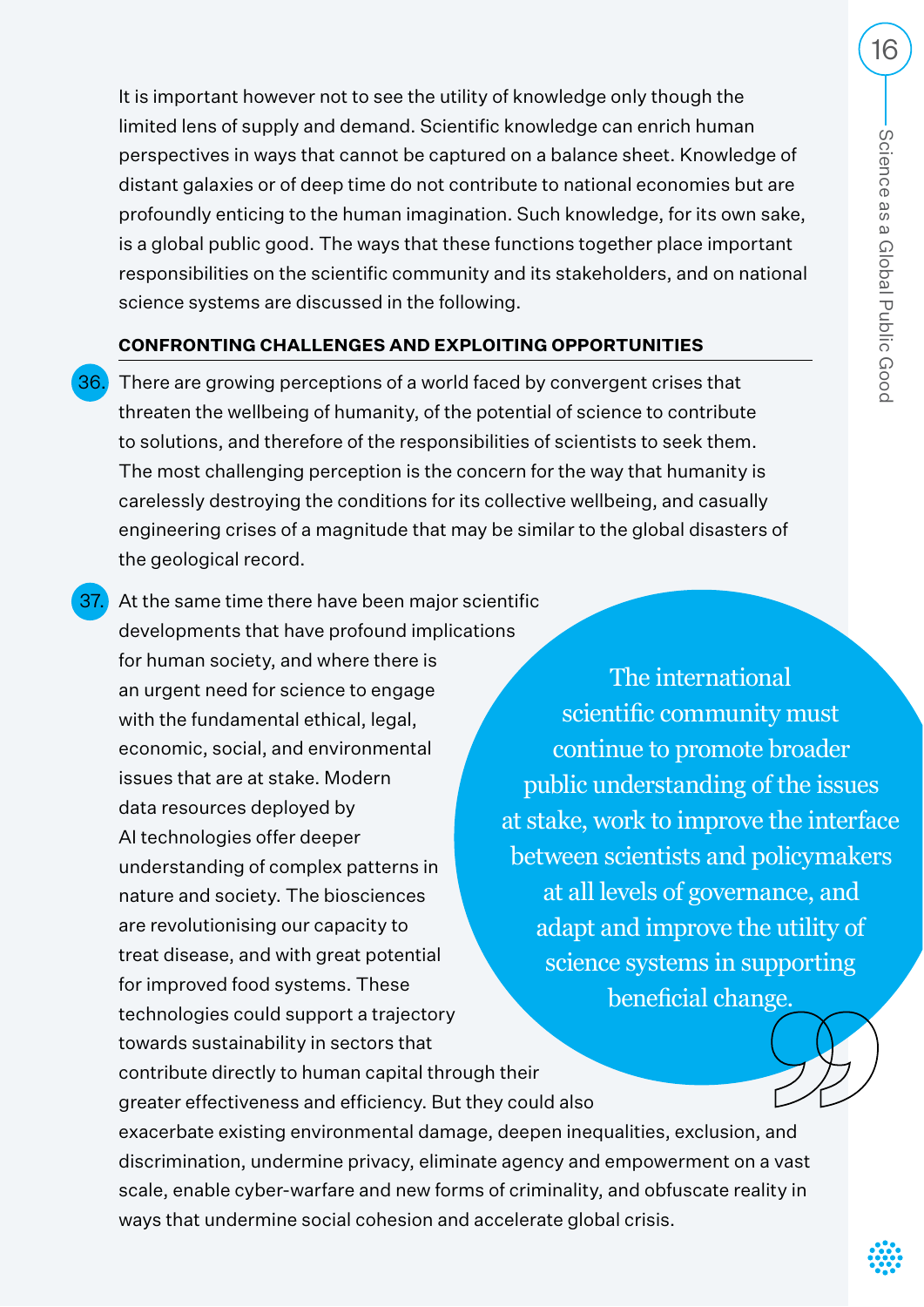- 38. The international scientific community is increasingly making its collective voice heard In confronting the challenges (para. 36) and using the opportunities in ways that serve the sustainability imperative, human welfare, and the global public good (para. 37). It must continue to promote broader public understanding of the issues at stake, work to improve the interface between scientists and policymakers at all levels of governance, and adapt and improve the utility of science systems in supporting beneficial change.
- 39. Global solutions however require global involvement. It is crucial that the scientific response is inclusive of diverse values, priorities, and approaches. There is a temptation to assume that priorities of the science systems in developed countries are global priorities, leading to the exclusion of knowledge and priorities from other regions, particularly those from the many low- and middle-income countries that are most likely to suffer if current global trends continue or are exacerbated. A global science community has become a greater reality in recent years, but it will not have come of age until it replaces a unipolar perspective with an inclusive universalism, open to a wider ecology of knowledge and capable of building an authentic global knowledge commons that is able to respond most effectively to contemporary challenges. This must be a priority for the representative bodies of global science if "beneficial and applicable knowledge is to be freely available and accessible world-wide" (para. 8).

## **A BALANCED PORTFOLIO: RESEARCH FOR THE PRESENT AND FUTURE**

40. A perennial human habit has been to sacrifice future opportunities in order to satisfy immediate desires, a trait that has contributed to the current environmental crisis. It is vital that the scientific enterprise does not so concentrate on the immediate that future horizons are narrowed or neglected. Paragraph 22 stresses the role that universities have played in maintaining a broad spectrum of research whilst also contributing to vital mission-oriented research that feeds immediate priorities. Continuing to support a broad spectrum of scientific inquiry that not only serves present needs but also uninhibitedly expands the boundaries of knowledge is a crucial investment in the future. It would be a serious error to suppose that all future needs for scientific knowledge can be effectively anticipated and therefore created through top-down, missionoriented programmes<sup>7</sup>, vital though they are for many contemporary issues.

<sup>7</sup> This has been most recently exemplified in the scientific response to the COVID-19 pandemic. A large part of the fundamental understanding underlying this response has been the product of decades of public investment, not only in the genomic science that underlies vaccine design and production, but in the many areas of public health, mathematical modelling, psychology and other areas of behavioural science, computer science, and beyond that have contributed to the scientific response to the pandemic.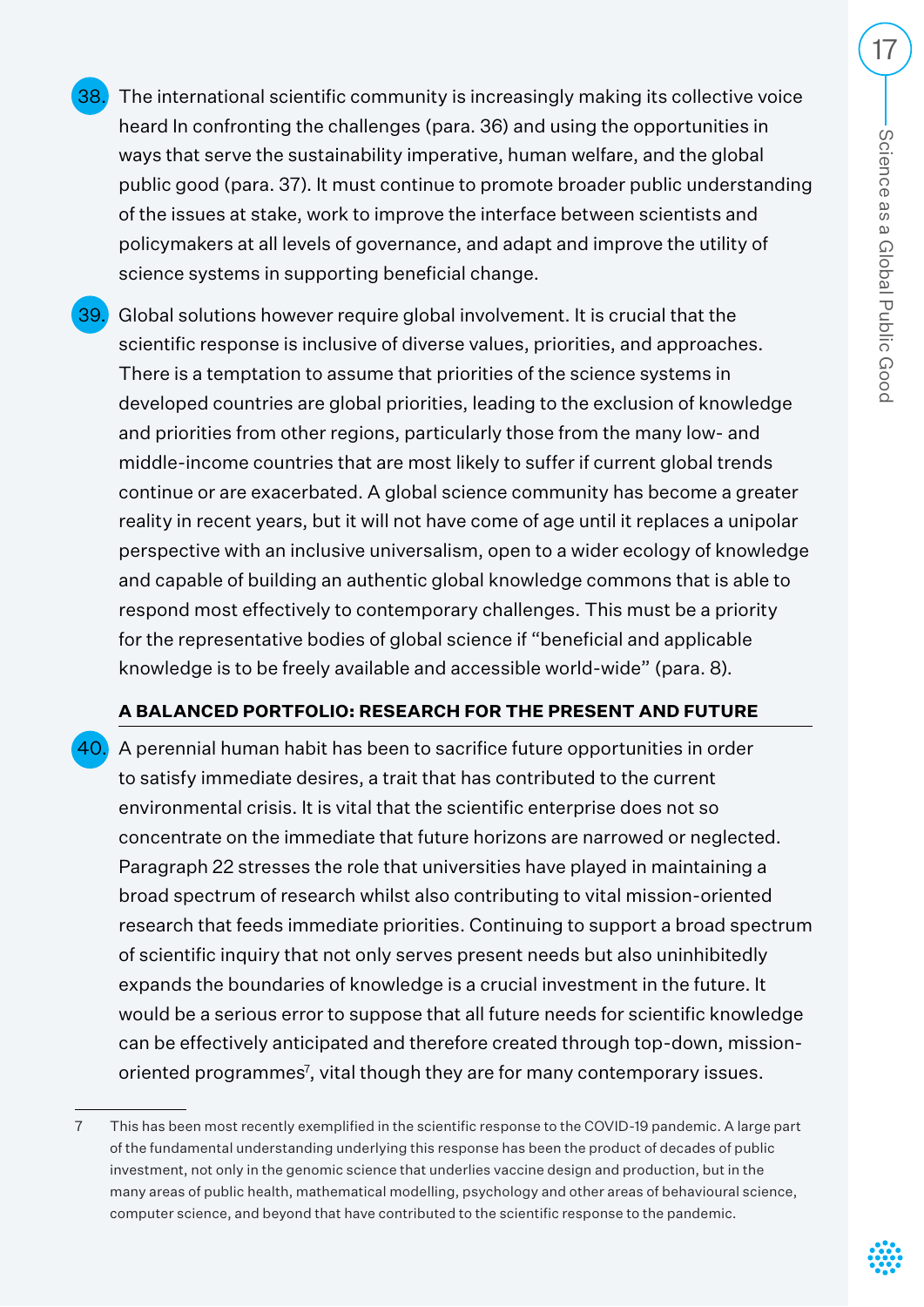#### **STAKEHOLDER ECOLOGY**

41. If science is a global public good, global society is its beneficiary. However, it is national governments that to a large extent determine the means whereby those benefits are realised, through national science systems designed to serve the priorities that they deem to be national priorities. Rather than directly mandating specific research projects to serve these priorities, most countries have developed science systems that have a more consensual architecture. They tend to balance and benefit from the insights of three critical players: government, arm's length funding agencies, and, largely, universities (with publicly funded institutes playing a more or less significant role). It is a triad that has been generally successful in creating the balanced portfolio described in paragraph 40, and in adapting to contemporary priorities as these evolve (para. 46). The common premiss has been that whilst government may articulate its priorities and set research budgets for their funding agencies, decisions on how resources are allocated and how research is organized should be the responsibility of researchers, and that giving scientists the freedom to follow their inspiration is the best way to maximize the return on society's investment in research.

#### **PUBLIC/PRIVATE SECTOR RELATIONSHIPS**

The interface between this public sector system and the private sector is of crucial importance in facing the challenges of human wellbeing. The public/ private relationship has often been caricatured as a lumbering, bureaucratic public sector versus a dynamic, innovative private sector. The evidence is rather that the state and public sector have been creative in funding much of the innovative science that has stimulated private sector responses, and that not only has the state shaped and created markets but also corrected their failures [19]. The pandemic has illustrated the beneficial potential of public/private synergy, based on creative and effective sharing of ideas, research, and data across the public-private interface.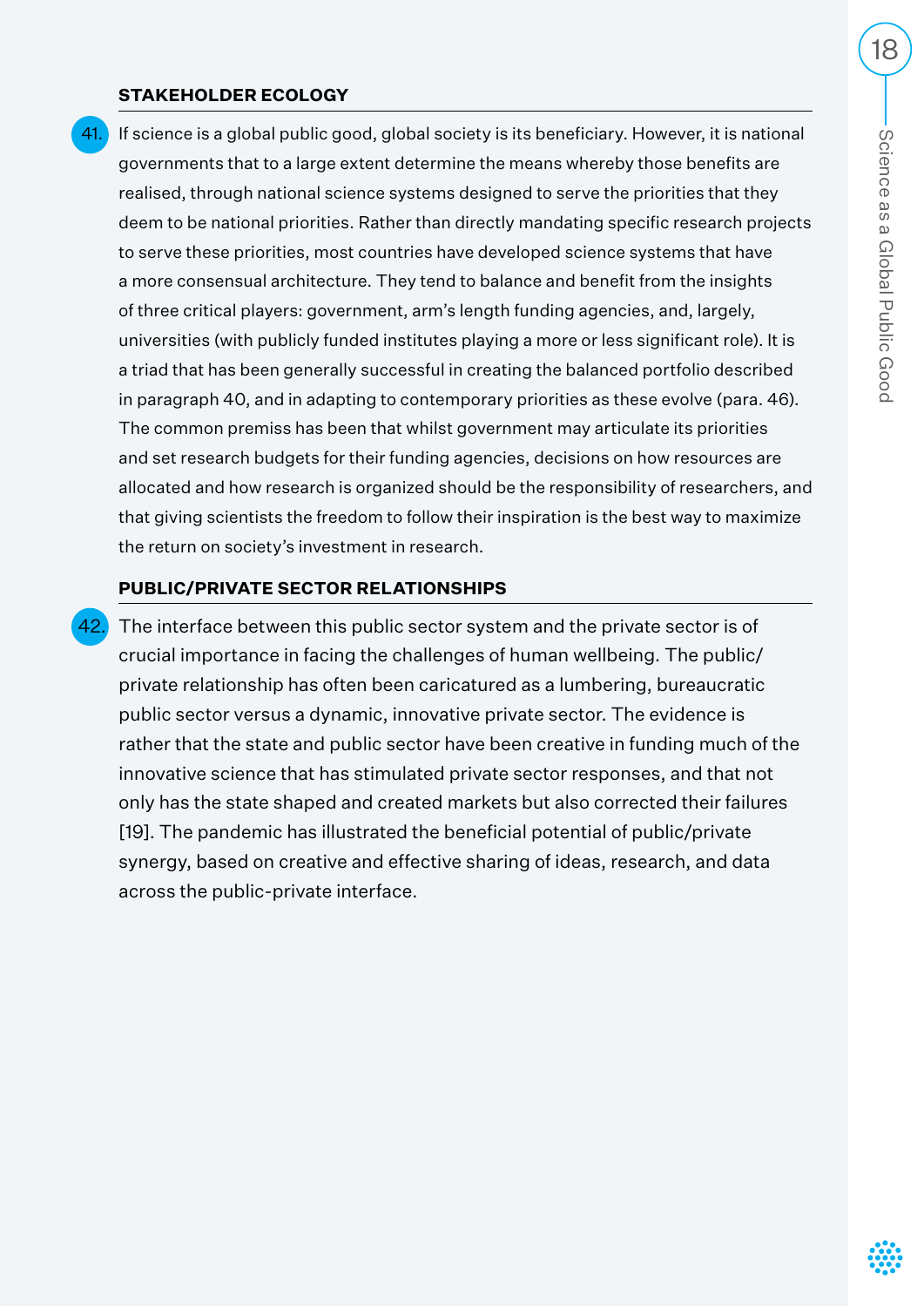# **E. AN EVOLVING SOCIAL CONTRACT FOR SCIENCE**

- A key part of that interface has been the link between the business and university sectors, much encouraged by governments in recent decades as a significant source of commercial innovation (para. 30). Tensions naturally occur at this interface, between scientists' desires to publish their work, companies' desires to protect research with commercial potential, universities' desires to be seen to be economically valuable in stimulating innovation and to benefit financially from intellectual property sales and licensing, and governmental policies about the proper roles of the universities that they fund. The tensions in these relationships should be viewed and judged by the spectrum of public value that is generated by their interactions (para. 35) rather than by the sectoral interests of any one player.
- The priorities of science in serving the global public good must continue to combine exploration of fundamental processes in nature and society and efficient and effective responses to societal priorities as they emerge and evolve. Both influence the relationship between science and the societies of which it is part, the nature of the social contract between them, and thereby the social organisation of the scientific process. The citizen science movement may be evolving to play a significant role in this, but a countervailing, "citizen antiscience movement" also appears to be gaining strength $8$ . These relationships

<sup>8</sup> The COVID-19 pandemic has given a strong impetus to anti-science, anti-state protests (https:// euobserver.com/democracy/152647) that are increasingly organised under the mantle of conspiracy theories such as QAnon. (https://securingdemocracy.gmfus.org/qanon-and-anti-vax-conspiracytheories-pose-a-threat-to-democracy-beyond-national-borders/). For example, in Germany, the "Querdenken" (lateral thinkers) anti-lockdown movement Is a coalition that promotes conspiracy theories - such as the idea masks are deadly or that vaccines alter your DNA (https://www.bbc.com/news/blogstrending-56675874).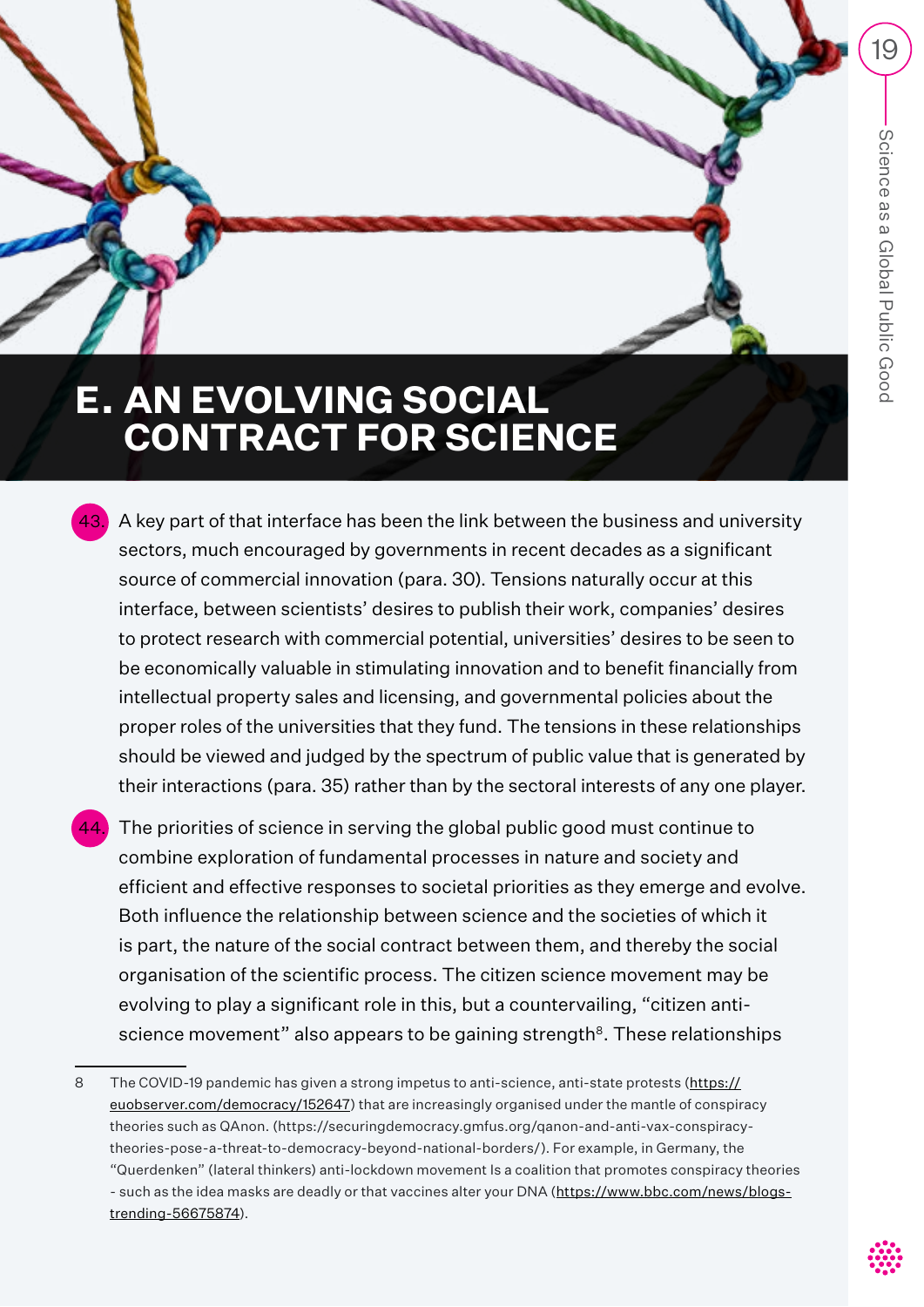have and will continue to co-evolve, with the international science community having a responsibility to be creative in safeguarding creative systems whilst promoting beneficial change.

- $\overline{{}^{45.}}\,$  The implicit social contract between the practitioners of science and the rest of society has its roots in the 1940s and 1950s in the aftermath of a wartime experience of the military benefits of scientific research. It has been that in return for public funding, science creates relatively reliable knowledge and that it communicates its discoveries to society [20]. It is premised by the view [21] that giving autonomy to publicly funded scientists and their disciplines to create new knowledge is the best means of creating innovation for public benefit, with the triadic stakeholder ecology described in paragraph 41 as its appropriate support and its source of effective governance.
- 46. Since that time, priorities for science have successively expanded from an early emphasis on military research, to support of national economies and innovation, to wider social, health and environmental concerns, to the current emphasis on global challenges and social, economic, and planetary sustainability. This broad evolution of priorities has been accompanied by changes in the social organisation of the scientific effort. It has evolved from one dominantly characterised by the hegemony of disciplinary science, to one where the importance of multi- and inter-disciplinary collaboration was recognised as essential in dealing with multifacetted, coupled systems in society, health and environment, to the contemporary one that recognises that knowledge production, if it is to be effective in dealing with complex challenges, must be socially distributed, responsive to societal needs, trans-disciplinary and subject to multiple accountabilities. The social contract is shifting to one in which science is open to society: transparent and participative. The social contract is shifting to one in which science is open to society: transparent and participative.

## **OPEN SCIENCE: SCIENCE AS A PUBLIC ENTERPRISE**

 $\blacksquare$  The open science movement is the contemporary manifestation of this progressive evolution. It seeks to make scientific research and its dissemination accessible to all levels of an inquiring society as part of the co-creation of knowledge for the global public good [22]. Although the benefits of open science have largely been matters of conjecture, the global scientific response to the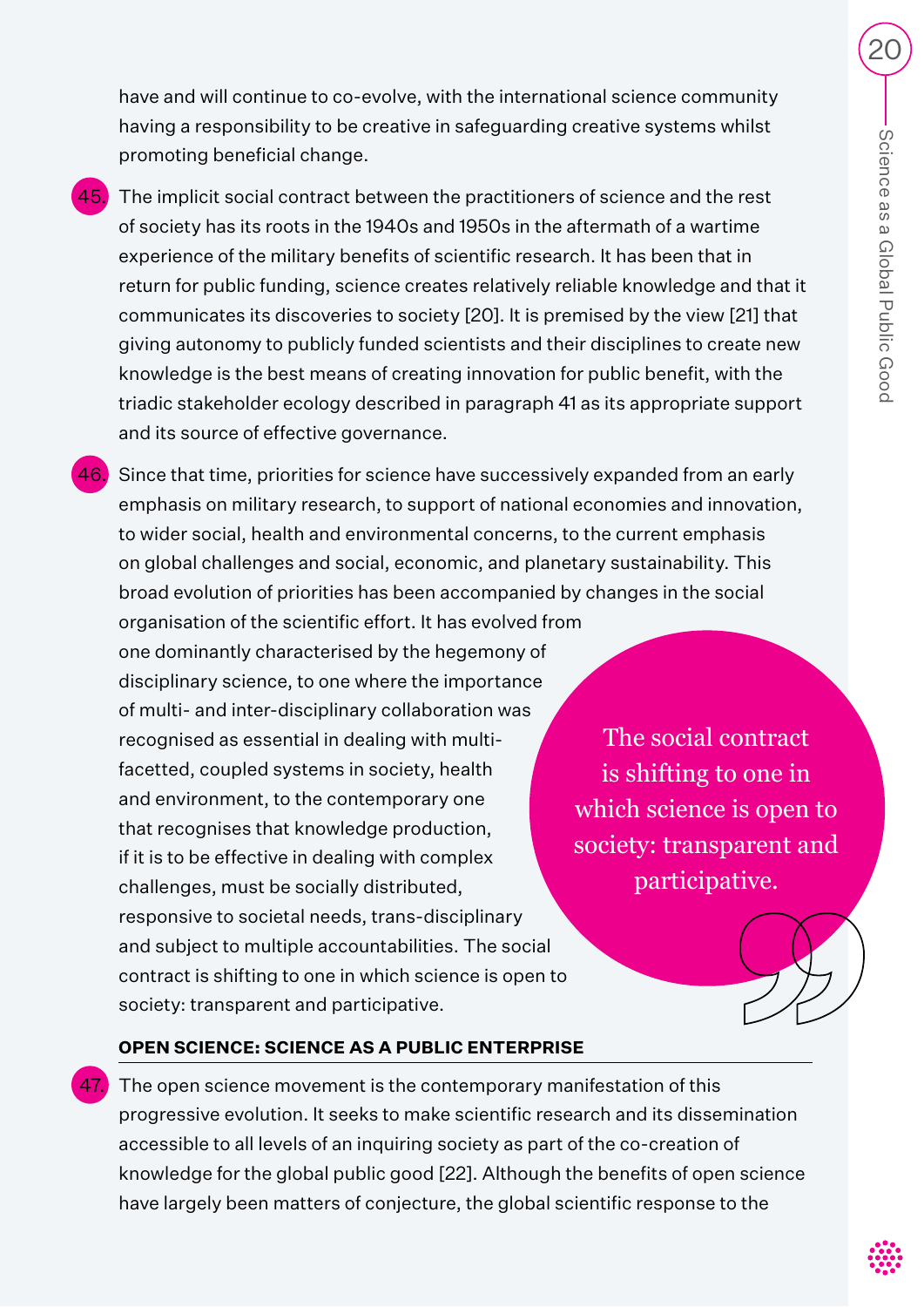COVID-19 pandemic has been a powerful example of open science in action. A wide variety of scientists have creatively deployed and applied their knowledge, produced databases and websites, short circuited the cumbersome processes of conventional publication, shared data and ideas with unprecedented openness and across the public-private interface. They have done so in ways that set aside conventional constraints and ruthlessly exposed some of the processes that inhibit the effectiveness of science in contributing to the global public good. The Director of the US National Institute of Health commented: "I have never seen anything like this" - "the phenomenal effort will change science – and scientists – for ever" [23]. Should this indeed be the new normal? Or should science be allowed to retreat to its old ways and to the more restrictive norms of much conventional scientific inquiry? The *Recommendation on Open Science* that UNESCO is shortly to place before its 193 national members for their endorsement could be a major step in the direction of a new normal [24]. It is an important part of collective scientific responsibility to engage with these developments and to join debate and action to ensure that the governance of a new era of science is well adapted to the service of the global public good.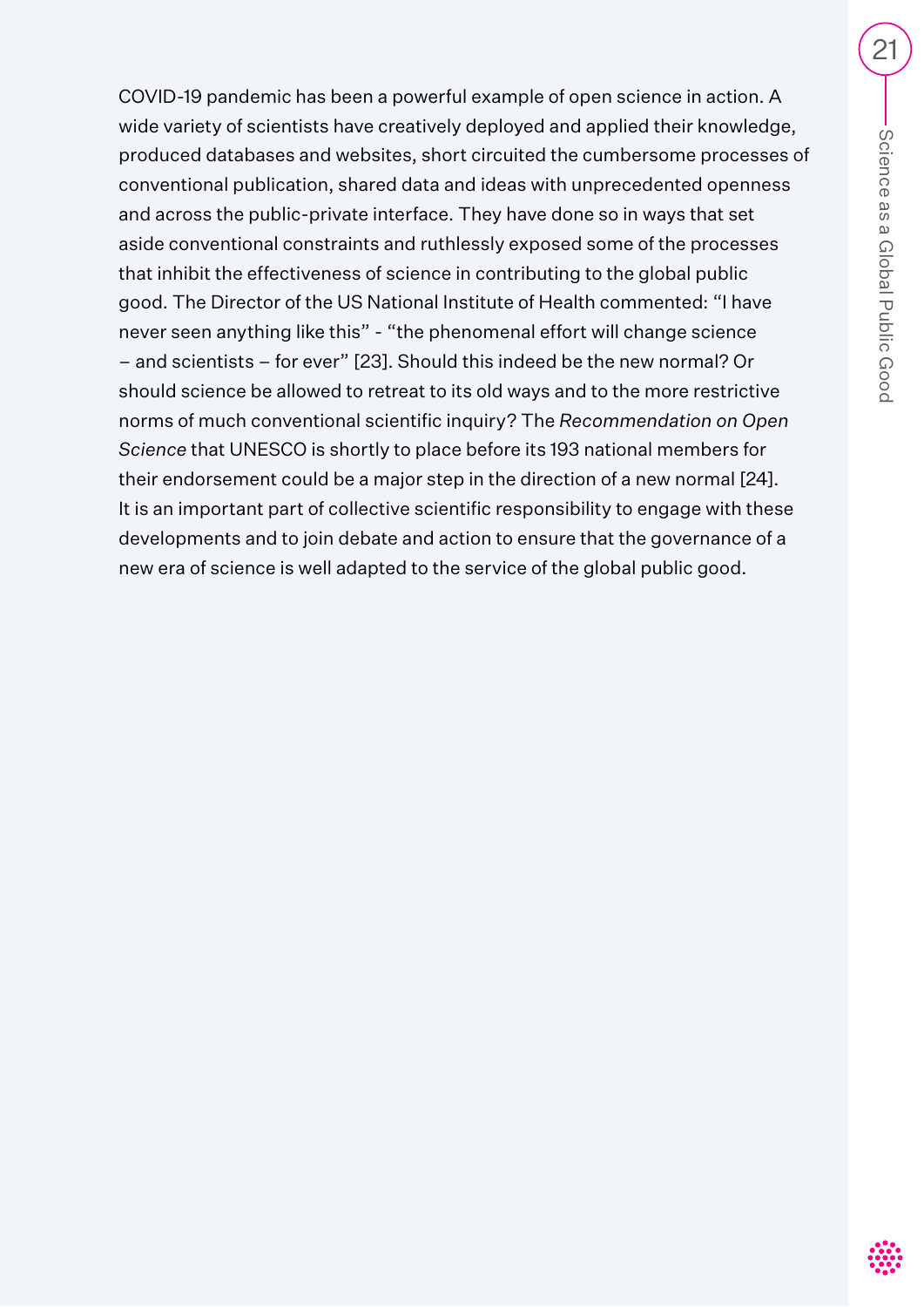#### **REFERENCES**

- [1] https://en.unesco.org/udhr
- [2] Brecht, B. 1939. The life of Galileo. https://www.arvindguptatoys.com/arvindgupta/ lifeofgalileo.pdf
- [3] Kaul, Inge, Isabelle Grunberg and Marc A. Stern (eds.) (1999). Global public goods: international cooperation in the 21st century. Oxford University Press, Inc. https://oxford.universitypressscholarship.com/view/10.1093/0195130529.001.0001/ acprof-9780195130522
- [4] Feynman, R. P. 1974. Cargo Cult Science. Caltech Commencement Address, available at: http://calteches.library.caltech.edu/51/2/CargoCult.htm (Accessed 15 February 2021).
- [5] Wilkinson, M., Dumontier, M., Aalbersberg, I. et al. 2016. The FAIR Guiding Principles for scientific data management and stewardship. *Sci. Data*, Vol. 3, 160018. https:// www.nature.com/articles/sdata201618 (Accessed 21 July 2020).
- [6] Baker, M. 2016. 1,500 scientists lift the lid on reproducibility. *Nature*, https://www. nature.com/news/1-500-scientists-lift-the-lid-on-reproducibility-1.19970 (Accessed 15 July 2020).
- [7] Miyukawa, T. 2020. No raw data, no science: another possible source of the reproducibility crisis. Molecular Brain, 13 (24). https://molecularbrain.biomedcentral. com/articles/10.1186/s13041-020-0552-2#auth-Tsuyoshi-Miyakawa
- [8] Darwin, C. R. 1871. *The Descent of Man, and Selection in Relation to Sex*. London, John Murray, Vol. 1. 1st edition, p. 385.
- [9] International Science Council. 2021. Opening the Record of Science: making scholarly publishing work for science in the digital era. Paris, France. https://council.science/ wp-content/uploads/2020/06/2020-02-19-Opening-the-record-of-science.pdf
- [10] Gatti, R. 2020. Business Models and Market Structure within the Scholarly Communications Sector. International Science Council Occasional Paper. http://doi. org/10.24948/2020.04
- [11] Goodwin. 2012. "What is "Responsible Advocacy" in Science? Good Advice." English Conference Papers, Posters and Proceedings. 5. http://lib.dr.iastate.edu/engl\_conf/5
- [12] Science Editorial. 2003. Statement on Science Publication and Security. Science https://science.sciencemag.org/content/299/5610/1149.full.pdf%2Bhtml